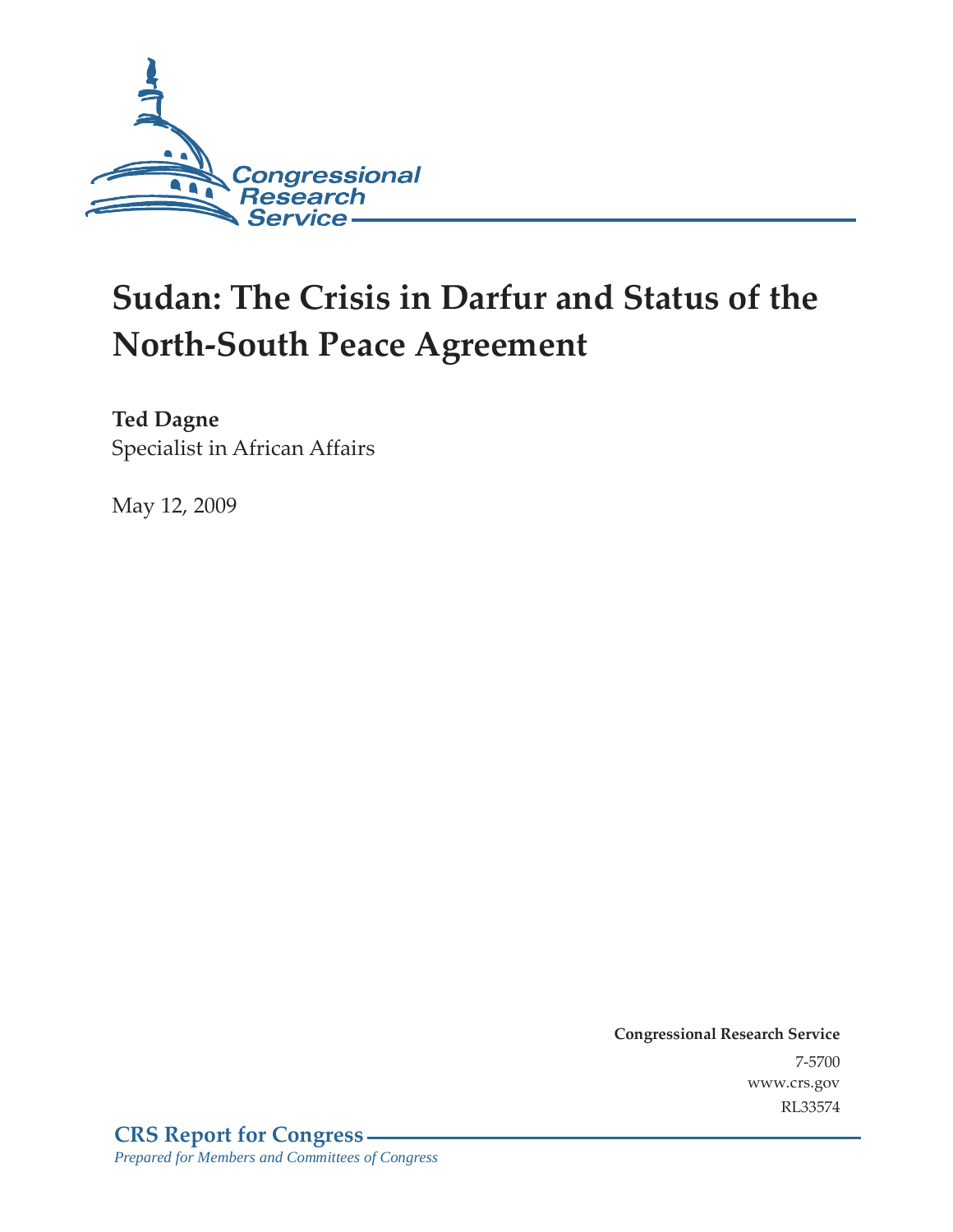## **Summary**

Sudan, geographically the largest country in Africa, has been ravaged by civil war intermittently for four decades. More than 2 million people have died in Southern Sudan over the past two decades due to war-related causes and famine, and millions have been displaced from their homes. There were many failed attempts to end the civil war in southern Sudan. In July 2002, the Sudan government and the Sudan People's Liberation Movement (SPLM) signed a peace framework agreement in Kenya. On May 26, 2004, the government of Sudan and the SPLM signed three protocols on Power Sharing, on the Nuba Mountains and Southern Blue Nile, and on the long disputed Abyei area. The signing of these protocols resolved all outstanding issues between the parties. On June 5, 2004, the parties signed "the Nairobi Declaration on the Final Phase of Peace in the Sudan." On January 9, 2005, the government of Sudan and the SPLM signed the final peace agreement at a ceremony held in Nairobi, Kenya.

In October 2007, the government of Southern Sudan suspended the participation of its Ministers, State Ministers, and Presidential Advisors from the Government of National Unity to protest measures taken by the National Congress Party and to demand full implementation of the Comprehensive Peace Agreement (CPA). In response to these demands and unexpected developments, President Bashir reportedly accepted a number of the government of South Sudan (GoSS) demands in late October, except those related to the Abyei issue. In late December 2007, the new ministers were sworn in office. In May 2008, Government forces burned Abyei town and displaced more than 60,000 people. An agreement reached in June 2008 between the Government of South Sudan (GoSS) and the National Congress Party (NCP) on Abyei largely ended the tense situation between the two sides.

The crisis in Darfur began in February 2003, when two rebel groups emerged to challenge the National Congress Party (NCP) government in Darfur. The crisis in Darfur in western Sudan has led to a major humanitarian disaster, with an estimated 2.45 million people displaced, more than 240,000 people forced into neighboring Chad, and an estimated 450,000 people killed. In July 2004, the House and Senate declared the atrocities in Darfur genocide, and the Bush Administration reached the same conclusion in September 2004. On May 4, 2006, the Government of National Unity and the Sudan Liberation Movement/Army (SLM/A) signed the Darfur Peace Agreement (DPA) after almost two years of negotiations.

In July 2007, the U.N. Security Council passed Resolution 1769, authorizing the deployment of a robust peacekeeping force to Darfur. The resolution calls for the deployment of 26,000 peacekeeping troops to Darfur. The resolution authorized the United Nations African Union force in Darfur (UNAMID) to take all necessary measures to protect its personnel and humanitarian workers. As of March 2009, UNAMID deployed a total of 15,351 peacekeeping personnel. In July 2008, International Criminal Court (ICC) Chief Prosecutor Luis Moreno-Ocampo accused President Omar Bashir of Sudan of genocide, crimes against humanity, and war crimes and asked ICC judges to issue an arrest warrant for President Bashir. On March 4, 2009, the ICC Pre-Trial Chamber issued a warrant of arrest for President Bashir for war crimes and crimes against humanity.

This report will be updated as circumstances warrant.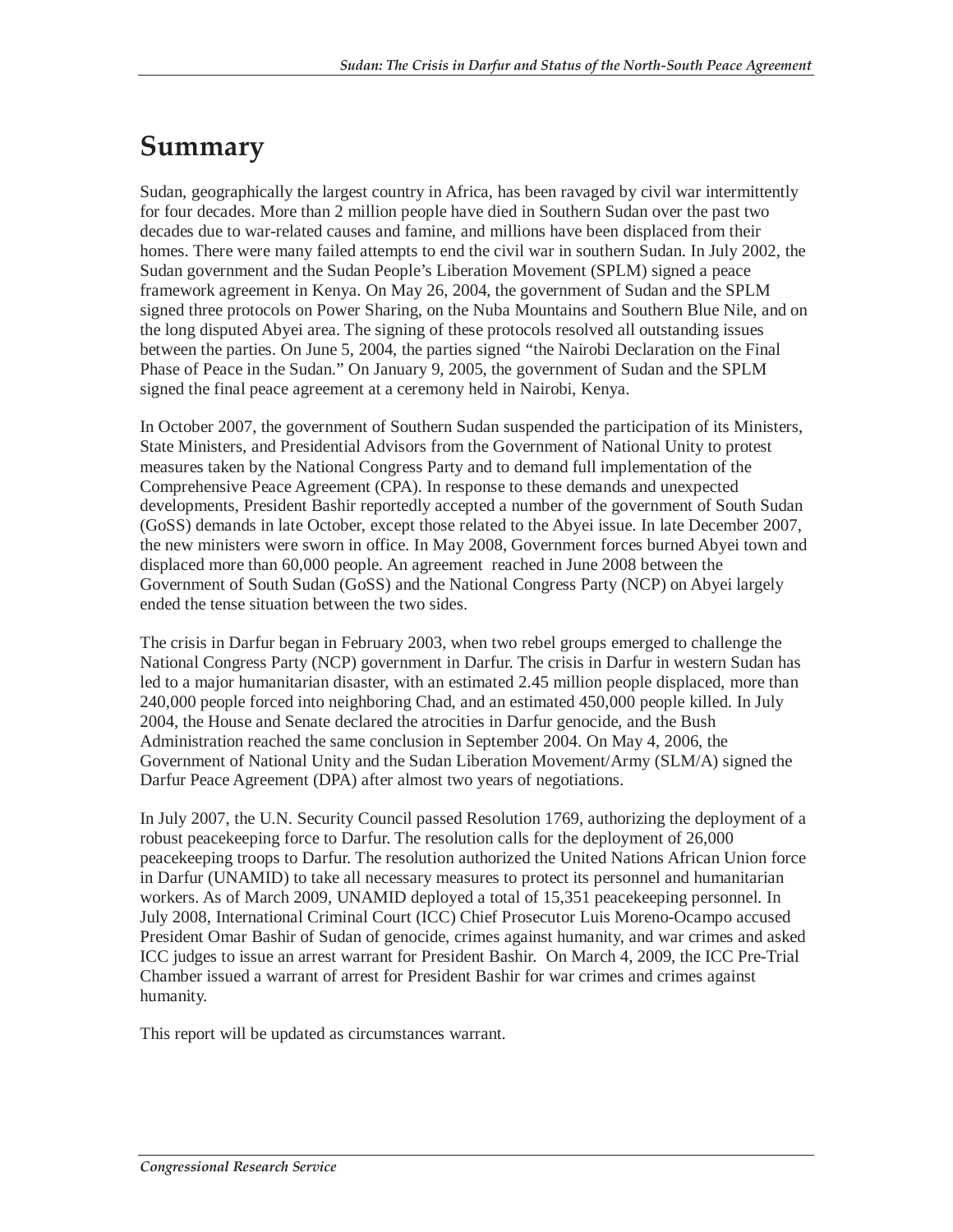## Contents

| Executive Order: Blocking Property of Persons in Connection with the Conflict in |  |
|----------------------------------------------------------------------------------|--|
|                                                                                  |  |

## **Tables**

|--|--|--|

## Appendixes

|--|--|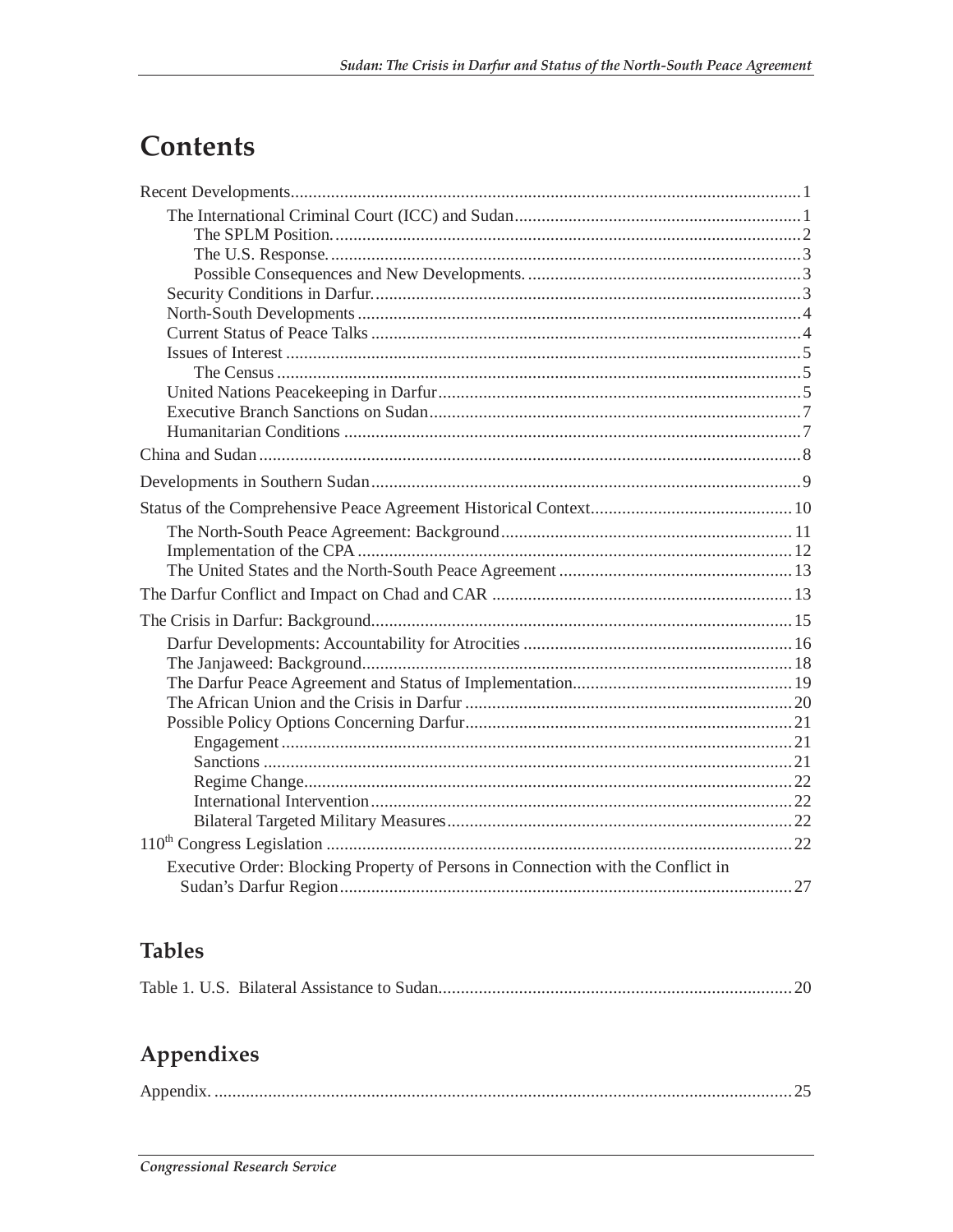## **Contacts**

|--|--|--|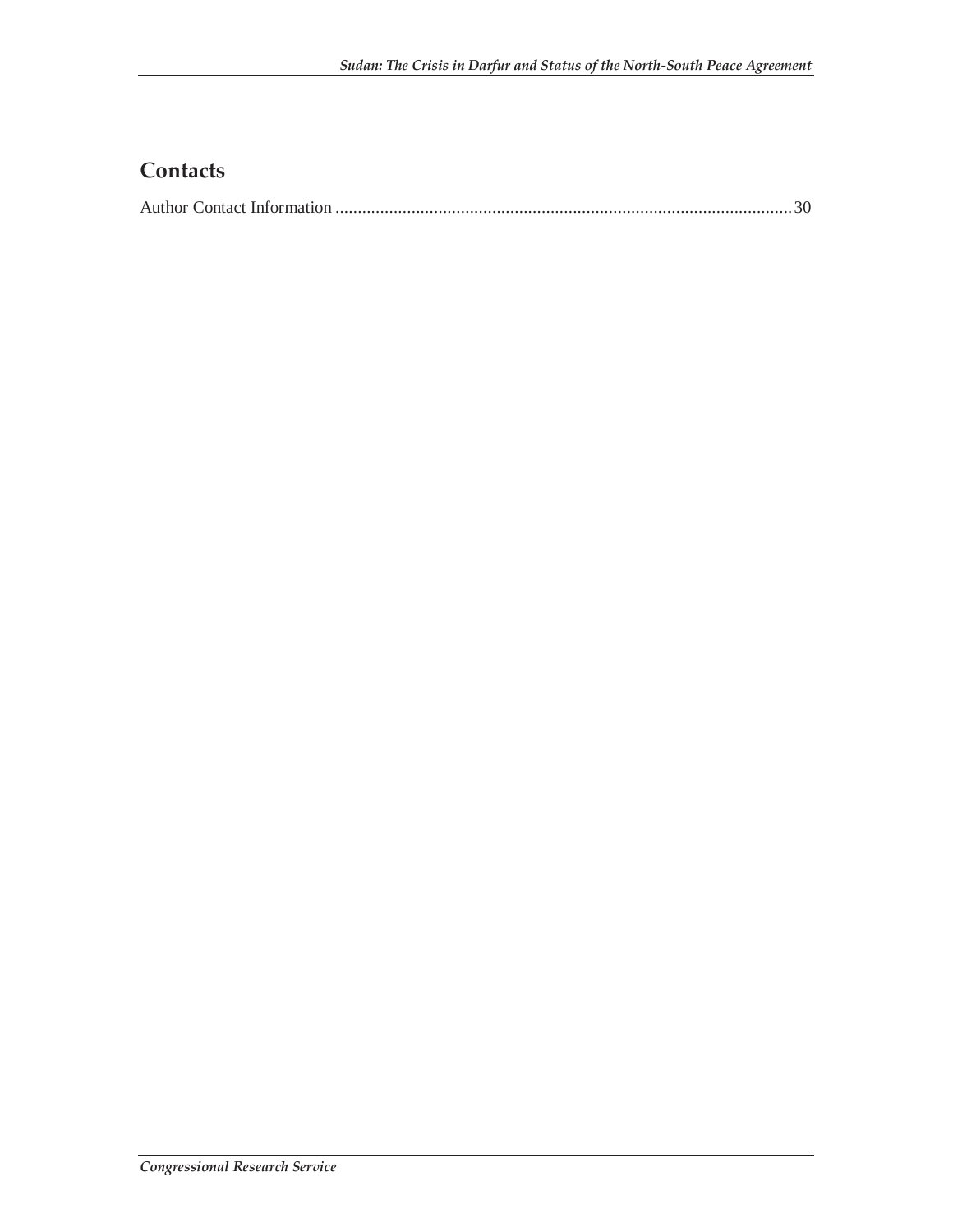## **Recent Developments**

## **The International Criminal Court (ICC) and Sudan**

On March 4, 2009, the ICC Pre-Trial Chamber issued a warrant of arrest for President Bashir for war crimes and crimes against humanity. This is the first warrant of arrest issued for a sitting head of state. According to the Pre-Trial judges, President Bashir intentionally directed attacks "against an important part of the civilian population of Darfur. President Bashir is accused of five counts of crimes against humanity (murder, rape, torture, extermination, and forceful transfer of civilian population) and two counts of war crimes (killing and pillaging). The Pre-Trial Chamber stated that President Bashir "played a role that went beyond coordinating the implementation of the common plan and was in full control of all branches of the apparatus of the State of Sudan, including the Sudanese Armed Forces and their allied Janjaweed Militia, the Sudanese Police Force, the National Intelligence and Security Services (NISS)."

The Government of Sudan condemned the ICC decision and expelled 13 non-governmental organizations (NGOs) working in Darfur. President Bashir accused these NGOs of collaborating with the ICC. The Government of Sudan and the United Nations agreed to send a Joint Technical mission to assess humanitarian conditions in Darfur. Meanwhile, the National Congress Party (NCP) and the SPLM formed a Crisis Committee to deal with the ICC crisis and other issues. The Obama Administration stated that "the United States is strongly committed to the pursuit of peace in Sudan and believes those who have committed atrocities should be held accountable." The Administration also condemn the expulsions of the NGOs and warned that this measure "seriously threatens the lives and well-being of displaced populations."<sup>2</sup> In April 2009, U.S. Special Envoy J. Scott Gration reached an agreement with the National Congress Party leaders on the expulsions of the NGOs. The agreement does not call for the return of the expelled NGOs, but provides additional authority to the Government of Sudan to manage and control NGO activities. The agreement states that "expelled NGOs can depart freely, return personal assets, and clearly define future severance pay requirements."

The African Union, the Arab League, China, and a number of other countries called for a deferment of the ICC process against President Bashir. In a press statement, the African Union Peace and Security Council stated that "despite the risks posed by the ongoing ICC process to the search for lasting peace and stability in the Sudan and in the region, the United Nations Security Council has failed to consider with the required attention the request made by the AU to implement the provisions of article 16 of the ICC Statute." The African Union appointed former South African president, Thabo Mbeki, to chair a High-Level Panel to make recommendations on the most effective way to deal with impunity, accountability, and reconciliation in Sudan.

#### **Background**

-

In July 2008, the ICC Chief Prosecutor accused President Bashir of Sudan of genocide, crimes against humanity, and war crimes. The Prosecutor asked ICC judges to issue an arrest warrant for President Bashir. The judges are expected to issue their decision in February 2009. In late

<sup>1</sup> http://www.icc-cpi.int

<sup>2</sup> Department of State Press Release, March 4, 2009.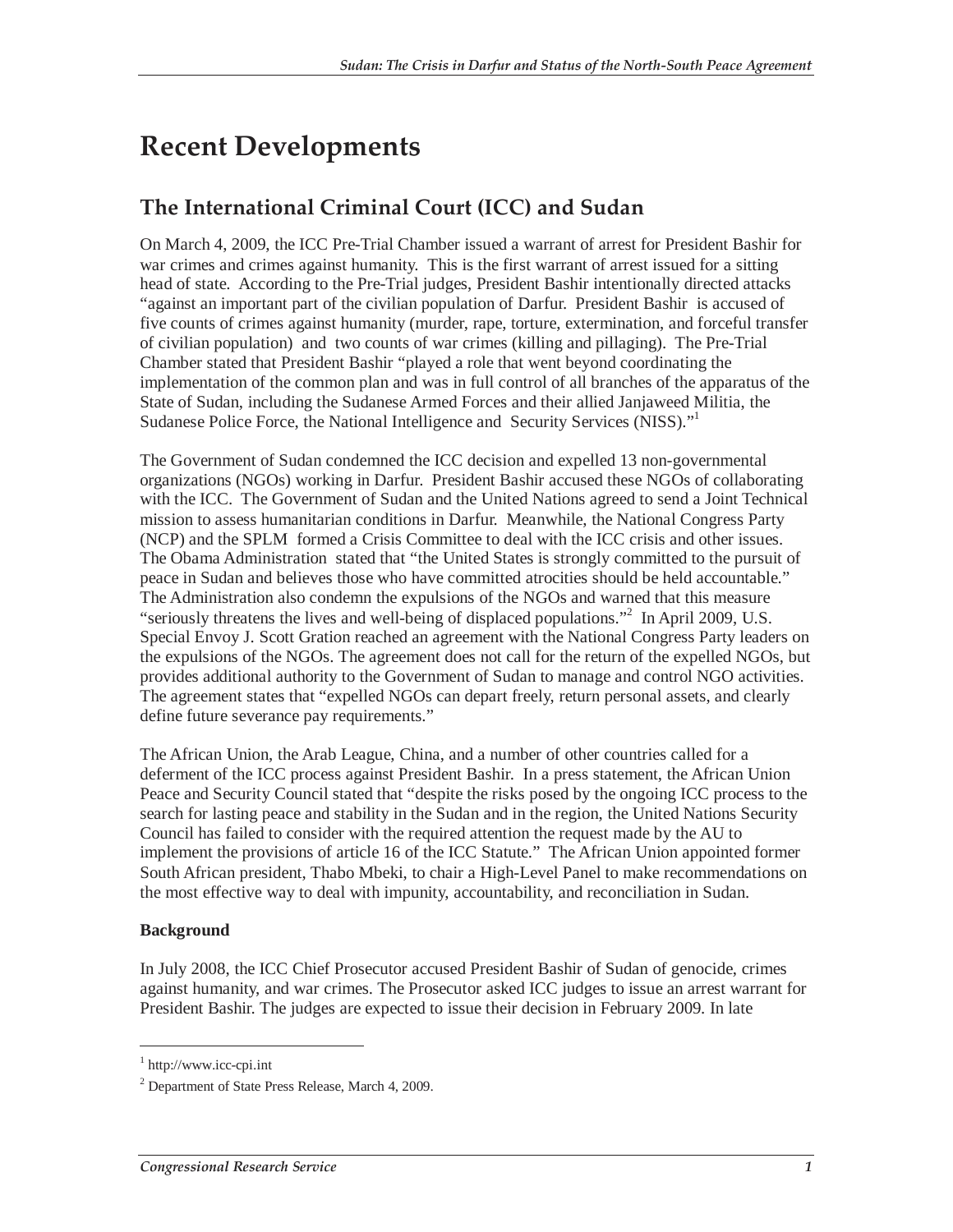September 2008, the U.N. Secretary General, Ban Ki-Moon, the African Union Commission Chairman, Jean Ping, ICC Special Prosecutor, and other government officials met in New York to discuss the status of the ICC case against President Bashir. Special Prosecutor Moreno-Ocampo stated that "We presented a solid case. The evidence shows that crimes against Darfurians continue today. President al-Bashir has complete control of his forces, and they are raping women today, they are promoting conditions in the camps to destroy complete communities and they are still bombing schools." Ocampo added that "the judges will decide. Those sought by the court have to face justice. It is an immense challenge for the political leaders of the world. They have to protect the victims and ensure the respect for the court's decisions."<sup>3</sup>

The government of Sudan condemned the ICC action, while the African Union asked for a deferment of the ICC case against Bashir. However, the then-Chairman of the African Union, President Jakaya Kikwete of Tanzania, stated at the United Nations in September that "when we talk about deferment, we should not in any way be perceived as condoning impunity. Justice is a matter of essence." President Museveni of Uganda stated that "you cannot stand up and say: 'Don't touch Bashir because he is a president.' Suppose he made those mistakes. If you take that position, you will be ignoring the right of the victims."<sup>4</sup> Other African leaders also expressed similar views concerning the ICC case against Bashir.

#### **The SPLM Position.**

In 2008, the SPLM issued a press release stating that "the solution to the crisis is for the Government of National Unity to forge an understanding with the international community and to co-operate with ICC on the legal processes." Vice President Salva Kiir was appointed to chair a "Crisis Committee" to deal with the ICC process and other emerging issues. Foreign Minister Deng Alore of Sudan informed President Bashir that he will not defend him at the United Nations or lobby against the ICC case. This led to a decision by Bashir to appoint Vice President Osman Ali Taha to lead a 50-person delegation to the United Nations in September 2008. The Bashir government is currently actively engaged in lobbying campaign against the ICC. Senior government officials, who in the past ignored or harassed the international press, are now giving the international media unprecedented access.

In early February 2009, the SPLM Political Bureau passed a resolution to respond to the ICC investigation. The SPLM leadership created a Committee on the ICC, whose membership include senior SPLM members, including the Chairman of the SPLM, Salva Kiir, Sudan Foreign Minister, Deng Alore, SPLA Affairs Minister, Nhial Deng, and several other senior SPLM leaders. The Committee is tasked with reaching out to relevant actors in Sudan, the region, and the international community to respond to the on-going crisis in Darfur. The Committee is expected to come up with recommendations on the ICC investigation, the crisis in Darfur, and reconciliation efforts. On the other hand, the SPLM leadership has put in place a contingency plan in case of emergency.

<sup>&</sup>lt;sup>3</sup> United Nations News Wire, September 22, 2008.

<sup>4</sup> The Sudan Tribune. *Ugandan President Does Not Condemn the ICC*, August 3, 2008.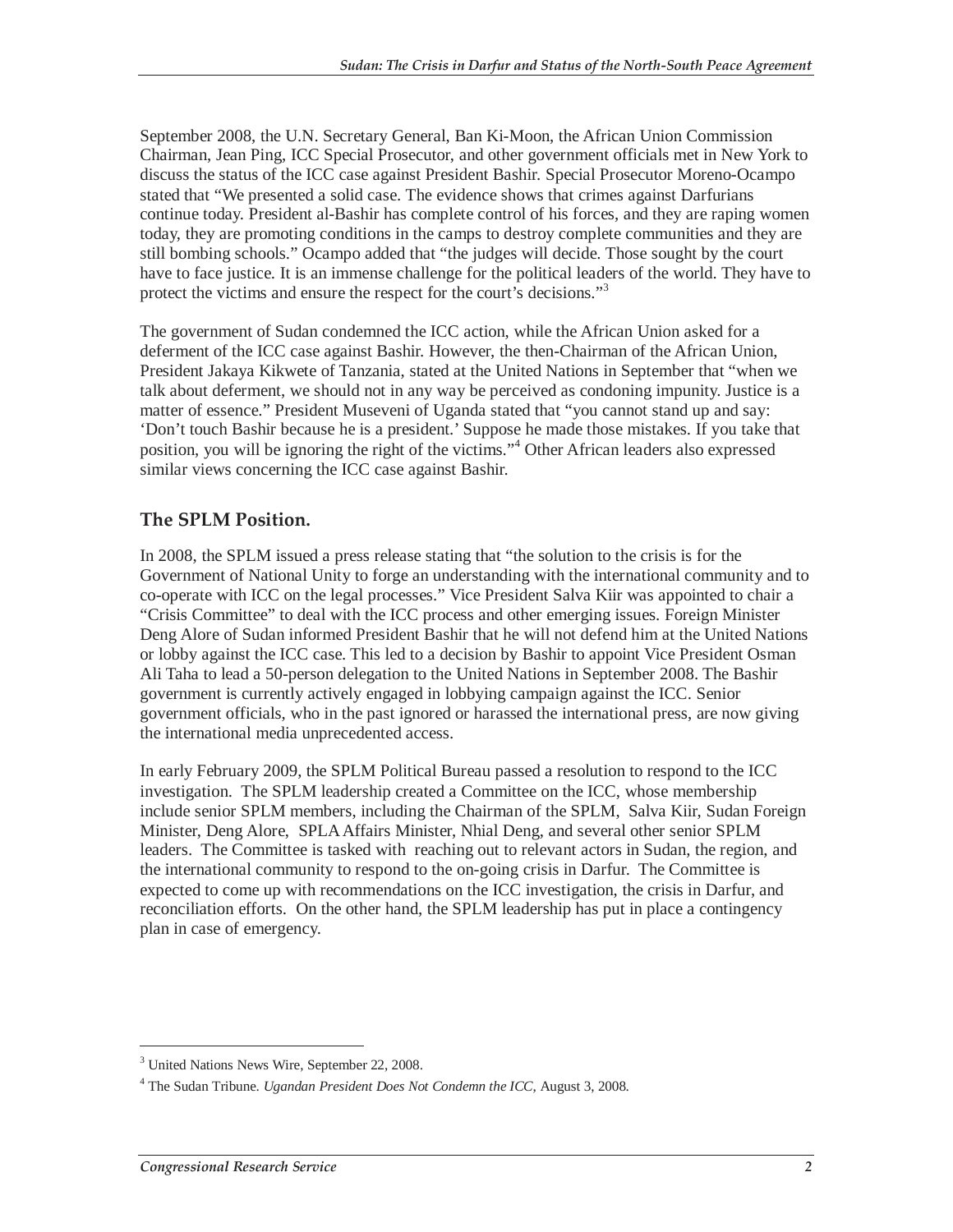### **The U.S. Response.**

The Bush Administration's Special Envoy to Sudan, Richard Williamson, at a briefing before the U.S. Commission on Religious Freedom in late September, stated that "we believe strongly that there should be no impunity for the atrocities committed in Darfur. The people of Darfur have suffered for far too long." He also stated that the United States will veto any resolution for deferment under Article 16 of the Rome Statute. Then-Secretary of State Rice reportedly informed Vice President Taha at a meeting in New York that the U.S. will veto a resolution on deferment. The Obama Administration is also opposed to a deferral of the ICC case against President Bashir. In early February 2009, U.S. Ambassador to the United Nations Susan Rice told the *Washington Post* that "it is our view that we support the ICC investigation and the prosecution of war crimes in Sudan, and we see no reason for an article 16 deferral."<sup>5</sup> Meanwhile, the African Union at its Summit in January 2009, once again, urged deferral of the ICC investigation.

## **Possible Consequences and New Developments.**

The Government of Sudan is reaching out to allies and foes in an effort to defeat the ICC investigation. Senior members of the NCP reportedly are considering a number of options. According to senior Sudanese government officials, the NCP leadership is reportedly pushing for President Bashir to go into exile. They are also considering ousting Bashir from power through a military coup, according to Sudanese sources. Senior SPLM officials and some regional actors aware of this development have expressed serious concern at the prospect of such an outcome. According to these sources, those planning to oust Bashir and take over power in Khartoum are seen as radical and extremist. They contend that if this group of NCP leaders succeeds in ousting President Bashir, the new leadership will consist of people who have been involved in directing the Darfur atrocities.

Some observers argue the Bashir regime may decided to abandon its commitment to the CPA or any new efforts aimed at resolving the Darfur crisis. Others assert that this development could lead to a possible war between the North and the South. President Bashir and his allies are behind some of these assertions in an effort to defeat the ICC process. A number of the key NCP leaders seem eager to force Bashir into exile and avoid a possible crisis as a result. Another likely scenario is to ignore the ICC and maintain the status quo. A deferral of the ICC case after the issuance of the ICC arrest warrant is another option some observers are proposing, provided that the Bashir regime takes serious measures to resolve the Darfur crisis and fully implement the CPA. Senior SPLM leaders and some U.S. officials seem open to this proposal.

## **Security Conditions in Darfur.**

In January 2009, the forces of the Justice and Equality Movement (JEM) reportedly attacked the town of Muhajeria in South Darfur. The town and the surrounding areas were under the control of another Darfur rebel group, the Sudan Liberation Army (SLA)-Minawi faction. JEM officials initially denied that they attacked the area, claiming that they were responding to attacks by SLA and government forces. The SLA pulled its forces out, while JEM forces took control. In late

<sup>5</sup> The Washington Post*. Sudan Retains Clout While Charges Loom*, February 9, 2009.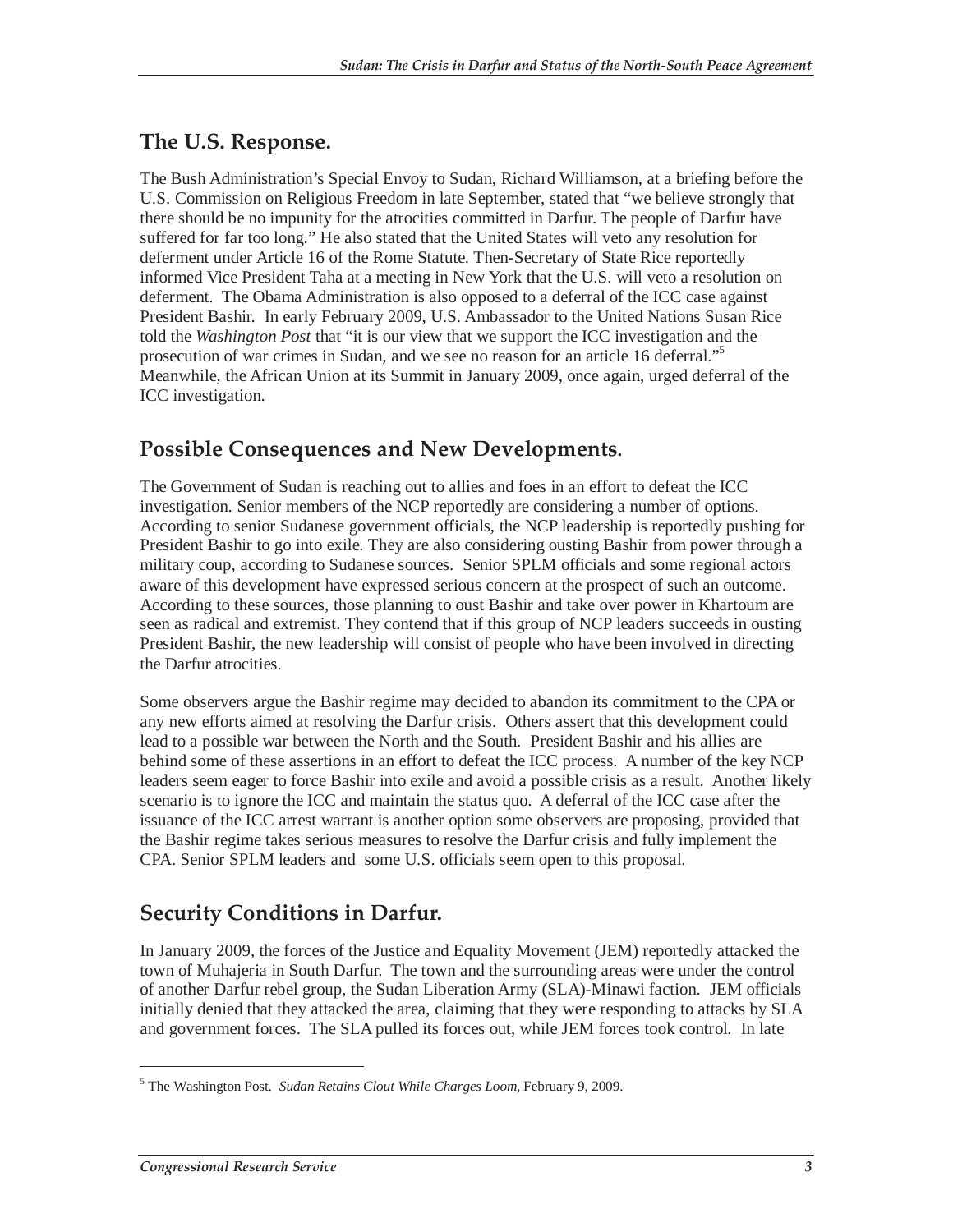January and early February, Sudan government forces attacked JEM, forcing JEM to pull out of the town. The Obama Administration condemned the government of Sudan's actions, while United Nations officials rejected the government of Sudan's demand to pull U.N. peacekeepers out of Muhajeria.

In late August 2008, government forces entered the Kalma Internally Displaced Persons (IDP) camp in South Darfur and killed over 30 civilians and wounded many more. Government forces used heavy weapons during the attack. Civilians lost legs, arms, and other body parts, according to photographs of the wounded in the Kalma camp. During the same period, government forces intensified their ground and air attacks against rebel forces, although the casualties were largely civilians. In July 2008, seven United Nations African Union Mission in Darfur (UNAMID) peacekeepers were killed and over a dozen wounded in an attack by heavily armed progovernment militia. Another peacekeeper was killed a few days later, bringing the total casualties to 25.

### **North-South Developments**

In May 2008, government of Sudan forces destroyed the town of Abyei, displaced over 60,000 people, and killed over a dozen. Abyei town was largely burned, according to witnesses. In June 2008, the government of Sudan and the Sudan People's Liberation Movement (SPLM) signed an agreement on "defining and demarcating" the Abyei area. The parties agreed to refer the Abyei dispute for arbitration. Many of the civilians displaced by the attacks in May remain in displaced camps and the town of Abyei was largely empty as of mid-August 2008. However, by January 2009, an estimated 10,000 displaced people had returned, according to U.N. officials. United Nations officials expect the number of returnees will increase in the coming months, although the fighting in Abyei town in December 2008 had slowed the return of the IDPs.<sup>6</sup>

An agreement reached in 2008 between the Government of South Sudan (GoSS) and the National Congress Party (NCP) on Abyei largely ended the tense situation between the two sides. The Agreement established an Interim Administration for Abyei, created a Special Fund for development of the region, and provided for the redeployment of government and SPLA forces out of Abyei. The parties agreed to deploy Joint Integrated Units (JIUs) and a police force. An estimated 257 JIU forces have been deployed as of late 2008. In August 2008, the parties appointed the Chairman and Deputy Chairman of the Executive, and in October 2008 members of the Executive Committee and Abyei Council were appointed. In late 2008, the parties presented their oral arguments before the Permanent Court of Arbitration, and a final decision is expected in June 2009.

### **Current Status of Peace Talks**

Since the Darfur crisis erupted in 2003, there have been a number of peace efforts, although without much success. The Darfur Peace Agreement (DPA), signed between the government of Sudan and the SLM in 2006, has contributed to divisions within the rebel ranks and further instability in Darfur. Currently, there are several ongoing peace efforts. One of the peace efforts is led by Qatar. The Qatar peace process has not been able to bring key players to the table,

<sup>&</sup>lt;sup>6</sup> Ted Dagne visited Abyei in May 2008 at the height of the conflict and took video and photographs of the destruction of Abyei.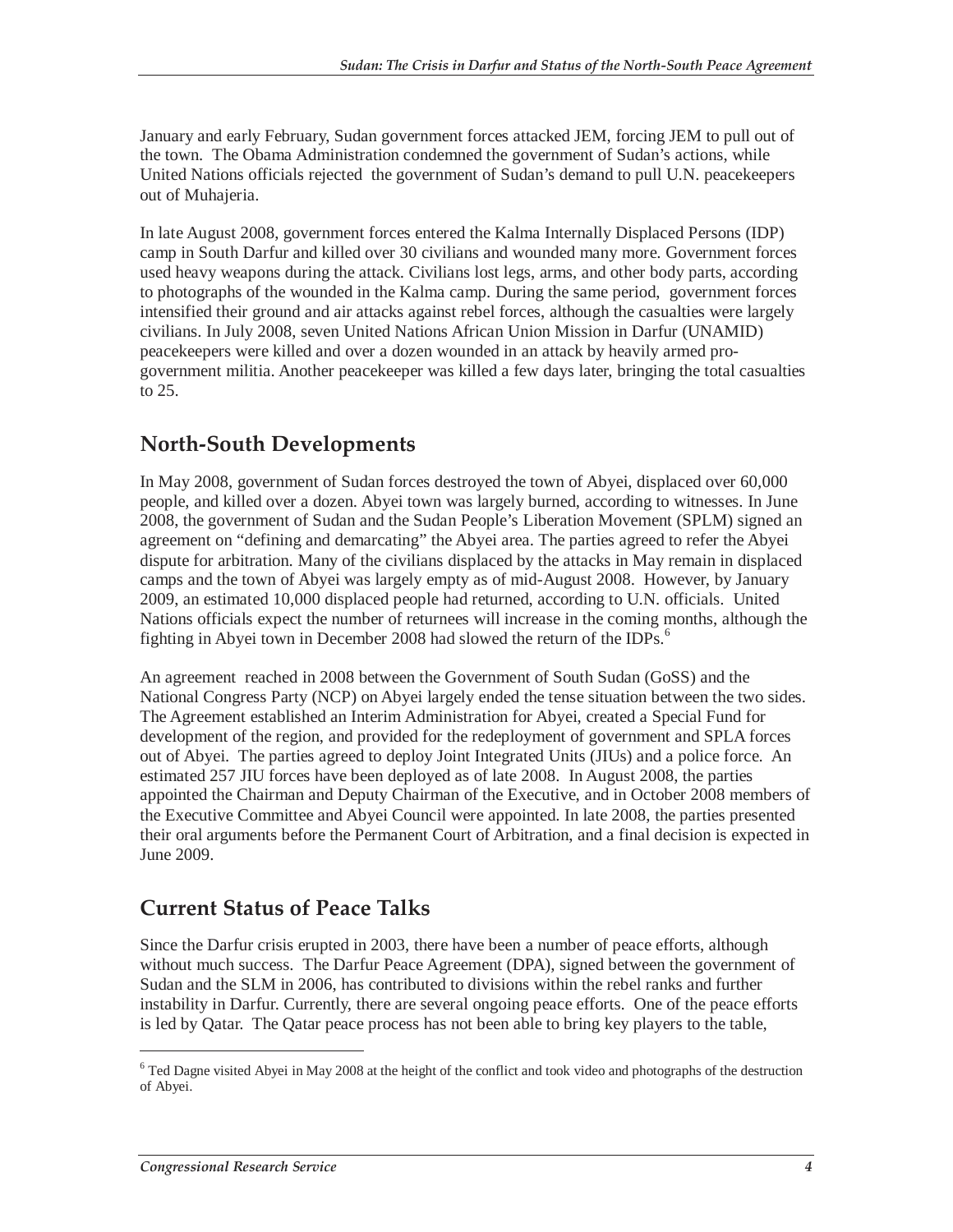although JEM is currently engaged in talks aimed at crafting a framework agreement between the Government and JEM. Some observers doubt that this peace process will lead to any final agreement since the two sides have been battling as recently as late January 2009 in South Darfur. The Joint U.N.-A.U. Mediator, Djibril Bassole, also has been engaged in an effort to bring together the various Darfur rebel groups without much success. The Government of Sudan and various political groups, including the SPLM, have been engaged in the Sudan People's Forum in an effort to respond to the crisis in Darfur. The Forum met in November and established a number of committees to deal with multiple issues, including the crisis in Darfur and reconciliation in general. At the end of 2008, the Government of Sudan declared a unilateral ceasefire, although government forces continued aerial bombardments and attacks against some rebel groups.

### **Issues of Interest**

#### **The Census**

In 2006, the National Population Census Council was established by presidential decree, and in September 2006, the GoSS launched the Higher Council for Population Census in South Sudan. After several delays, the census operation began and ended on May 6, 2008. Combining the North-South data began in on January  $20<sup>th</sup>$  and ended on January 29, 2009. The GoSS has expressed concerns about the census. One of the concerns expressed by GoSS officials is the proper counting of Southerners in the North.

#### **Elections**

According to the CPA , national elections are expected to take place in July 2009. The SPLM and other political parties have stated that they would participate in the elections. President Bashir is expected to be the candidate of the NCP. Some observers are concerned about the impact of an ICC indictment against President Bashir. Vice President Kiir has not declared that he will contest the elections. However, Sudanese and some observers are concerned that Sudan is not adequately prepared to conduct the elections as scheduled. In April 2009, the National Elections Commission announced a timetable for the elections. Presidential and parliamentary elections are scheduled for February 2010.

## **United Nations Peacekeeping in Darfur**

On July 31, 2007, acting under Chapter VII of the Charter of the United Nations, the United Nations Security Council adopted Resolution 1769. The resolution called for the deployment of a hybrid United Nations-African Union force in Darfur (UNAMID). The U.N. was expected to fully deploy 26,000 peacekeeping troops to Darfur by mid-2008. As of late December 2008, the United Nations deployed 15,351 peacekeeping personnel to Darfur, Sudan. In March 2008, the United States pledged \$100 million to train and equip African peacekeepers for deployment under UNAMID. In late 2008, the United States helped transport equipment and personnel to Darfur. The resolution:

1. Reaffirms its commitment to stop the suffering in Darfur, and to work with the government of Sudan toward this end.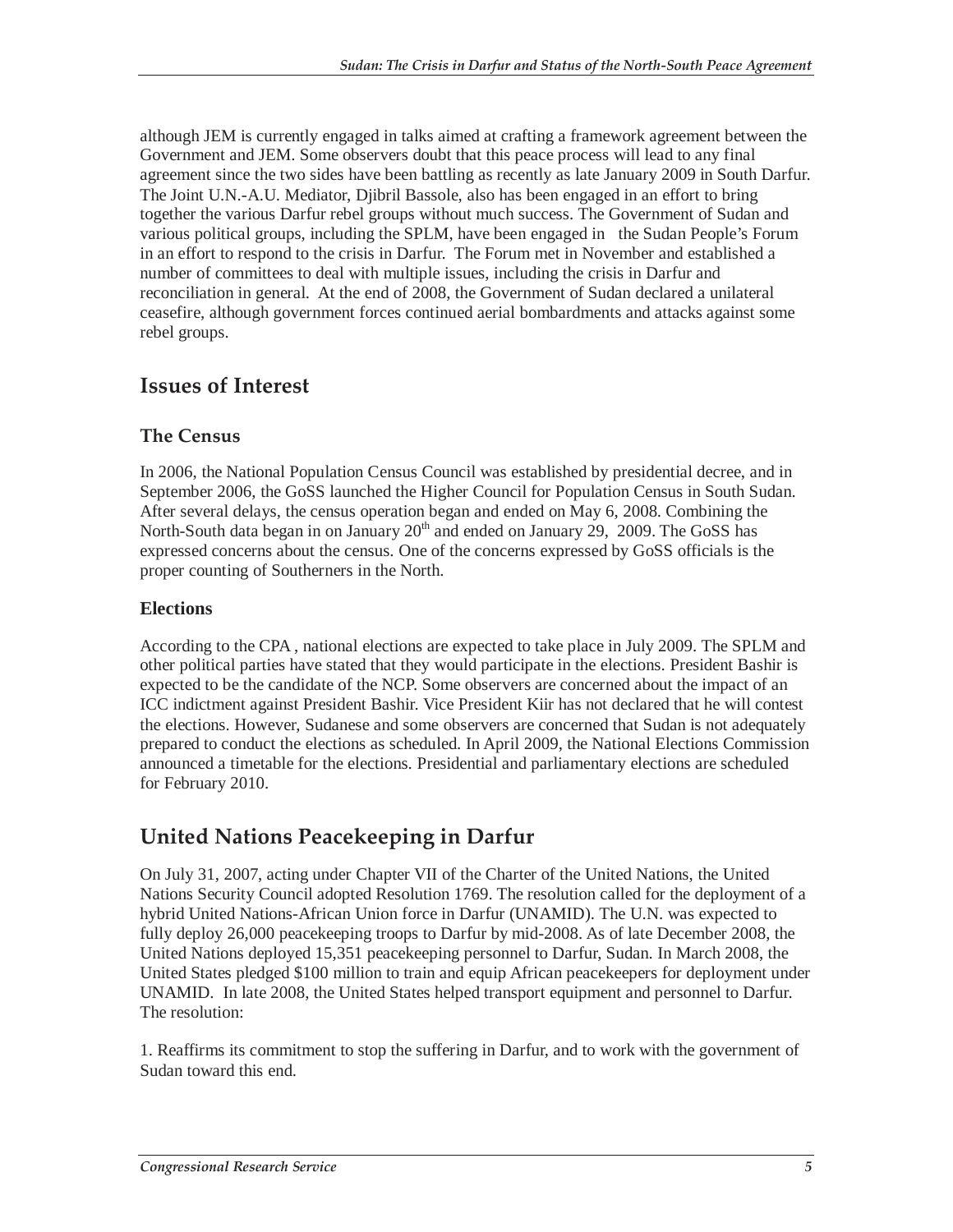2. Commends Sudan's acceptance of a hybrid operation to be deployed in Darfur and the ongoing efforts of the African Union Mission in Sudan, AMIS.

3. Refers to the Addis Ababa Agreement that the hybrid operation be predominantly comprised of African troops.

4. Expresses concern about ongoing attacks on civilians in Darfur and the security of humanitarian aid workers in the region.

5. Welcomes the appointment of the AU-UN Joint Special Representative for Darfur, Rodolphe Adada, and Force Commander, Martin Agwai.

6. Calls on all parties to facilitate the full deployment of Light and Heavy Support Packages to AMIS and preparations for UNAMID within 30 days.

7. States that UNAMID shall establish an initial operational capability for its headquarters by October 2007, in addition to the management and control structure of the operation.

8. Decides that by October 2007, UNAMID shall assume command of all Light Support and Heavy Support personnel as may be deployed by October.

9. States that by December 31, 2007 at the latest, UNAMID will have fully implemented all of the elements of its mandate and will assume authority from AMIS.

10. Calls for a unity of command and control provided by the United Nations.

11. Demands an immediate cessation of hostilities in Darfur.

12. States that UNAMID is authorized to take the necessary actions to protect its personnel and humanitarian workers. The resolution also calls for the protection of civilians, "without prejudice to the responsibilities of the government of Sudan."

In late December 2007, UNAMID officially assumed command and control from the African Union peacekeeping force. The United Nations continues to face serious obstacles in force deployment in large part due to restrictions imposed by the Government of National Unity (GoNU). The Government signed the Status of Forces Agreement (SOFA) with the United Nations in February 2008. In January 2008, a UNAMID supply convoy was attacked by Sudanese government forces in West Darfur. The United Nations and the United States condemned the attack.<sup>7</sup> In January 2008, President Omer Bashir of Sudan appointed Musa Hilal, a leader of the Janjaweed, as Advisor to the Minister of Federal Affairs. In April 2006, the United Nations Security Council imposed a travel ban and asset freeze on Musa Hilal. Bush Administration officials criticized the appointment of Hilal.<sup>8</sup> President Bashir argued that Hilal is an influential leader in Darfur and that his government does not accept the allegation against Hilal. The appointment of Hilal is seen by observers as another obstacle to peace in the Darfur region.

<sup>7</sup> http://www.state.gov/r/pa/prs/ps/2008/jan/98954.htm

<sup>8</sup> http://afp.google.com/article/ALeqM5gvhevbfJOD4I9EAeZ5OxHyHtkPUw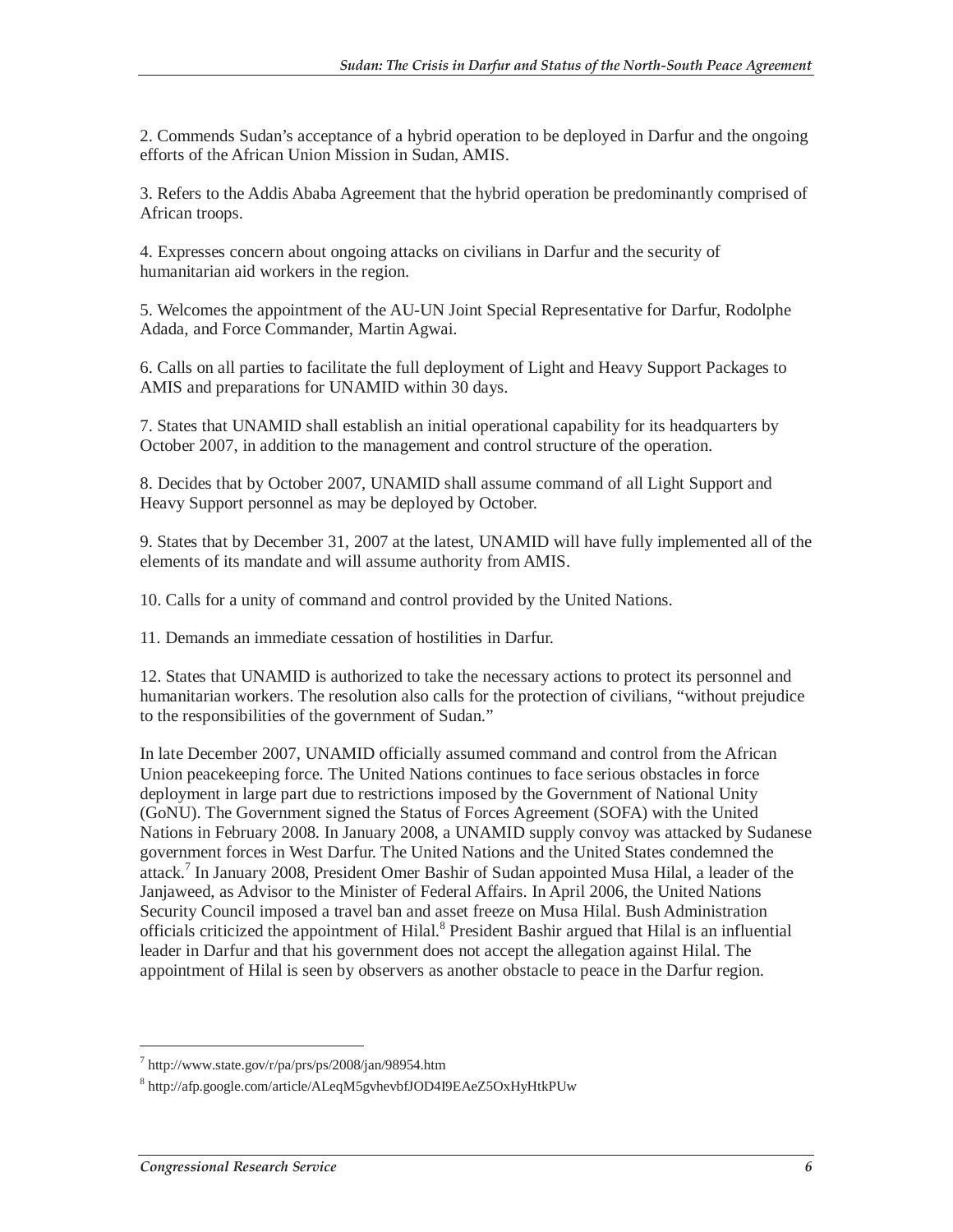### **Executive Branch Sanctions on Sudan**

On May 29, 2007, the Bush Administration imposed new economic sanctions on two Sudanese government officials (Ahmad Muhammed Harun, Sudan's State Minister for Humanitarian Affairs and Awad Ibn Auf, head of Sudan's Military Intelligence and Security), a leader of the Justice and Equality Movement (JEM), Khalil Ibrahim, and 31 Sudanese companies. According to Administration officials, "Harun and Auf have acted as liaisons between the Sudanese government and the government-supported Janjaweed militia, which have attacked and brutalized innocent civilians in the region. The two individuals also have provided the Janjaweed with logistical support and directed attacks."<sup>9</sup> Of the 31 companies sanctioned, 30 are either owned or controlled by the government of Sudan and the other, the Azza Air Transport Company, violated the arms embargo in Darfur. These companies are banned from doing business within the U.S. financial system and with U.S. companies, and U.S. citizens are restricted from doing business with these companies.

The Administration's objective in imposing new sanctions is to increase pressure on the government of Sudan to end the violence in Darfur. President Bush also announced plans to consult with U.S. allies on the United Nations Security Council about additional multilateral sanctions to be imposed on the government of Sudan. Some of the proposed sanctions include an expansion of the existing arms embargo, a prohibition of offensive military flights over Darfur, and improved monitoring and reporting of violations. Deputy Secretary of State John Negroponte also urged European allies to impose financial sanctions to match those of the United States.<sup>10</sup> On June 25, 2007, at an international conference on Darfur in Paris, France, Secretary of State Condoleezza Rice asserted that sanctions must be maintained to discourage the Sudanese Government from reneging on its acceptance of a larger peacekeeping force in Darfur. Rice stated that, "We can no longer afford a situation in Darfur where agreements are made and not kept. Until Sudan has actually carried out the commitments it's taken, I think we have to keep the possibility of consequences on the table."<sup>11</sup>

### **Humanitarian Conditions**

Conditions in Darfur continue to deteriorate, according to United Nations officials and nongovernmental organizations. According to the U.N. Secretary General's December 2008 report to the Security Council, "despite the unilateral declaration of a cessation of hostilities by the Government on 12 November, aerial bombings were reportedly conducted in different locations in Northern Darfur, including Kurbia, Um Mahareik, Wadi Fede and Sayah between 12 and 15 November and in Jebel Moon, Kulbus and Silea (Western Darfur) on 17 November.<sup>"12</sup> The same report stated that "humanitarian aid organizations continue to struggle to maintain existing programmes and expand operations to recently accessible areas. The critical humanitarian challenges continue to be those of access and protection of civilians. The total number of new displacements this year has reportedly reached nearly 310,000 people." Humanitarian workers have also seen an escalation in violence against NGOs throughout Darfur. More than 400 humanitarian workers have been relocated to other locations on several occasions because of

<u>.</u>

<sup>9</sup> http://www.treasury.gov/press/releases/hp426.htm

 $10$  http://www.state.gov/s/d/2007/85716.htm

<sup>&</sup>lt;sup>11</sup> http://www.usatoday.com/news/world/2007-06-25-darfur\_N.htm

<sup>12</sup> http://www.UN.org/docs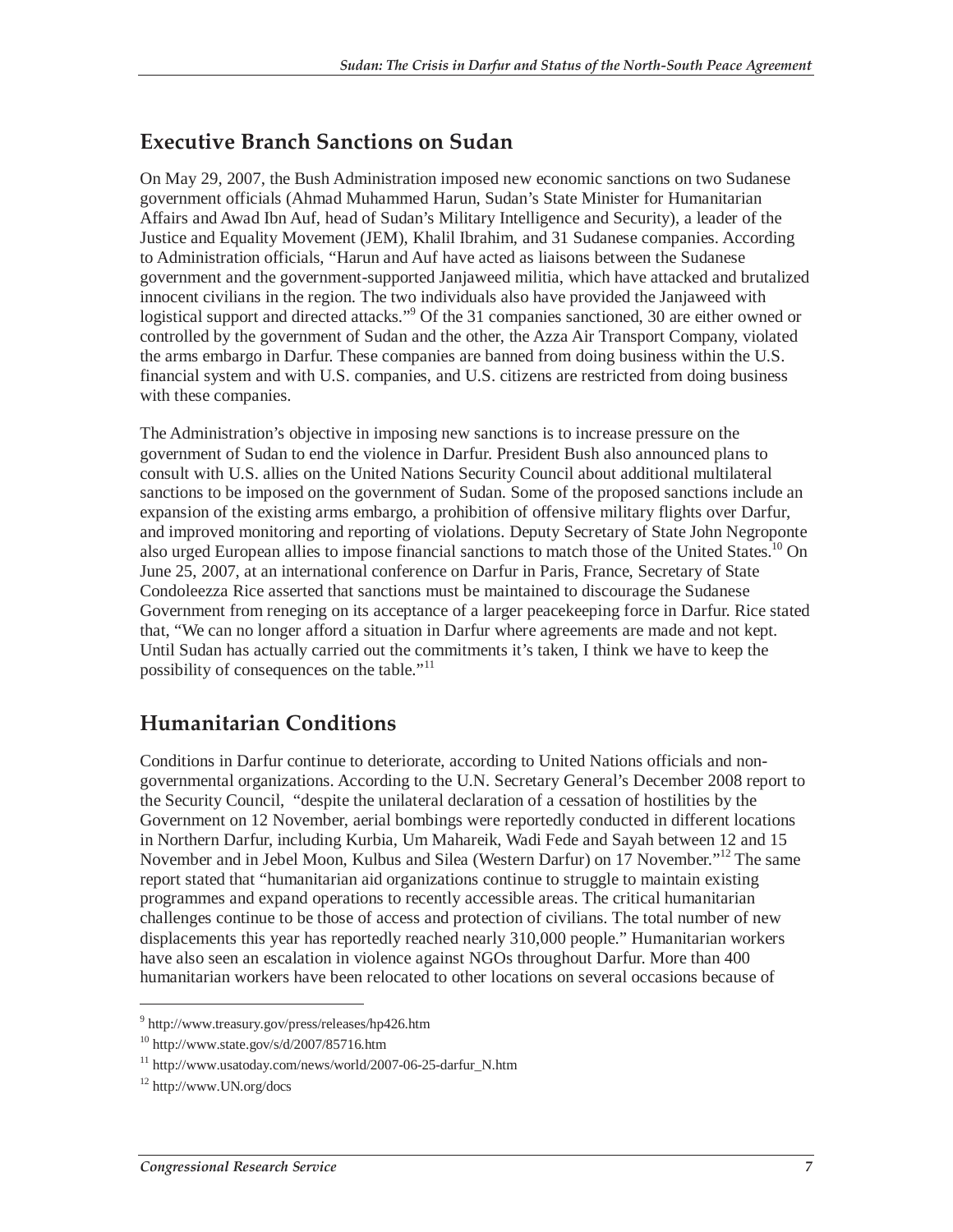security concerns. Over two dozen trucks have been taken from NGOs and properties damaged. In July 2008, eight UNAMID peacekeepers were killed in an attack by pro-government militia in Darfur. In May 2009, a UNAMID peacekeeper was killed in Darfur.

## **China and Sudan**

Relations between China and Sudan are warm. In the 1990s, political, economic, and military relations between Sudan and China expanded, and China became a key trading partner, investing billions of dollars in Sudan's oil sector. China reportedly imports an estimated 64% of Sudan's oil and China's National Petroleum Corporation is the largest shareholder (47%) in the two biggest oil consortiums in Sudan, Petrodar and the Greater Nile Petroleum Operating Company (GNPOC). In addition to the oil sector, China is an important player in other sectors of the Sudanese economy. In February 2007, China signed a \$1.2 billion agreement to upgrade the railway between Khartoum and Port Sudan. China is also an active participant in power generation, the arms industry, and other major infrastructure projects. China built the 1000-mile oil pipeline used by Sudan to move its oil from the oil fields in South Sudan to Port Sudan.

China is an important supplier of weapons to the Government of Sudan. Sudan also produces significant quantities of weapons itself and is the third largest arms manufacturer in Africa, after South Africa and Egypt. Human rights groups and other observers accuse the Chinese government of being the principal supplier of weapons in violation of a U.N. weapons embargo on Sudan. In 2005, China reportedly sold Sudan \$24 million in arms and ammunition and \$57 million worth of spare parts for aircraft and helicopters.<sup>13</sup> In July 2008, a BBC Television report presented evidence of Chinese army trucks and several A5 Fantan fighter planes in Darfur. In February 2008, Fantan fighter planes were used to bomb the town of Beybey in Darfur in which a number of civilians were reportedly killed. In June 2008, the BBC acquired satellite photographs of two Fantan fighter planes at Nyala airport in South Darfur.<sup>14</sup>

China provides important political and financial support to the Government of Sudan. As a Permanent Member of the Security Council, China has threatened several times to veto U.N. Security Council resolutions or has influenced the Council either to withdraw or amend statements. In July 2008, a British-drafted Presidential Statement was withdrawn because of Chinese opposition. China also has abstained on resolutions 1556, 1591, 1593, and 1706 relating to Darfur. In 2007, China forgave \$70 million in debt and provided \$13 million in interest-free loan to Sudan to build a new Presidential Palace.

Advocacy groups in the United States and in other parts of the world have engaged in a campaign to highlight Chinese support to the Sudanese government and link that support to the upcoming Beijing Olympics. The advocates refer to the Beijing Olympics as the "Genocide Olympics." These advocates argue that the main purpose of the campaign is to "shame" China into using its influence over Sudan in order to bring an end to the crisis in Darfur. The campaign does not advocate boycotting the Olympics or targeting the athletes, although these groups have called on world leaders to boycott the opening ceremony in Beijing. The pressure on China has yielded

<sup>&</sup>lt;sup>13</sup> Amnesty International. *Sudan: Arms Continuing to Fuel Serious Human Rights Violations in Darfur*, May 2007.

<sup>&</sup>lt;sup>14</sup> BBC News. *China is Fueling War in Darfur*, July 13, 2008. Ted Dagne spoke with the reporter on a number of occasions, in preparation for the BBC Television report, which was aired on July 14, 2008.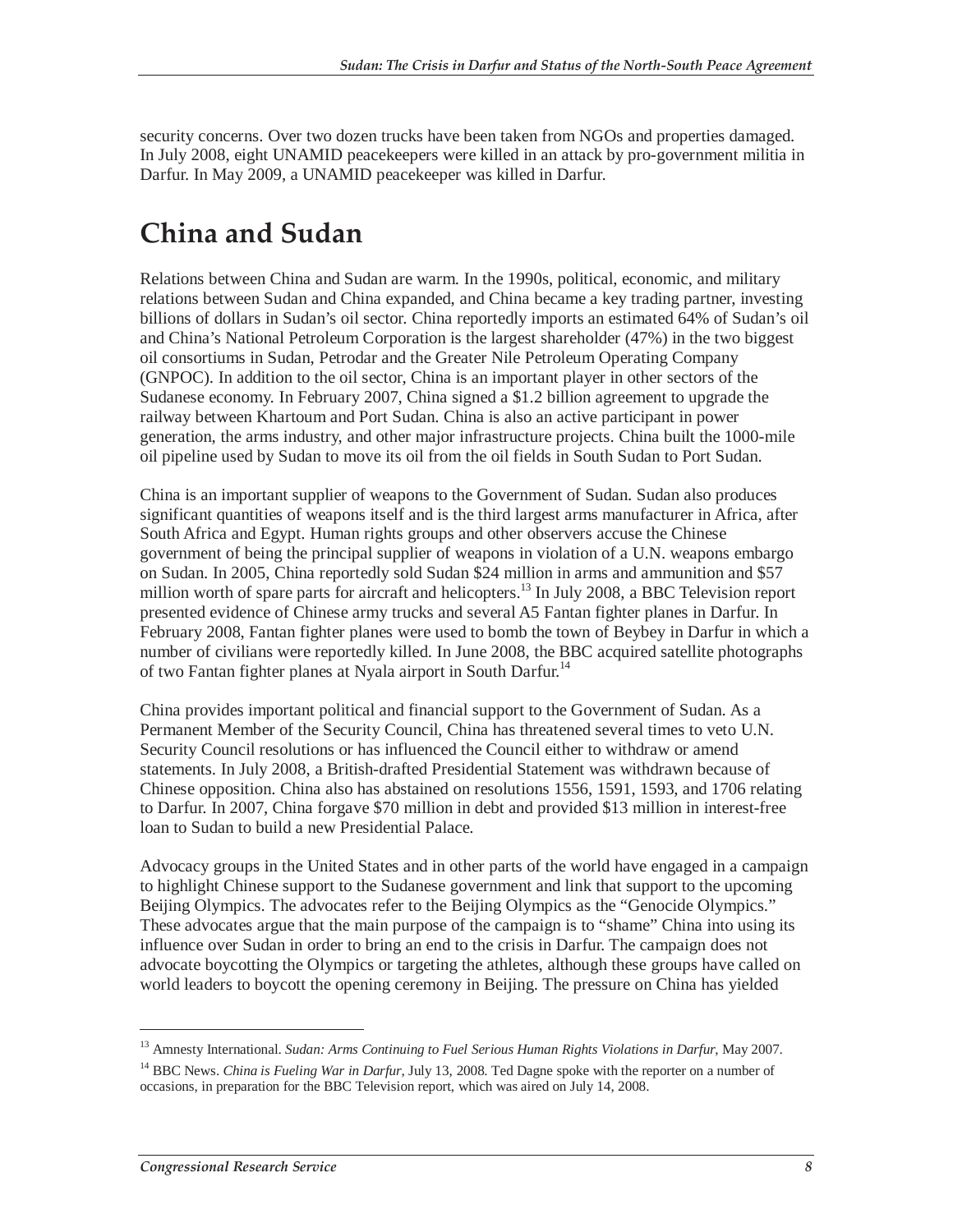some results. The Chinese government appointed a Special Envoy for Sudan and has also deployed an estimated 315 engineers to take part in the U.N. peacekeeping mission in Darfur.

## **Developments in Southern Sudan**

In October 2007, the Government of Southern Sudan suspended the participation of its Ministers, State Ministers, and Presidential Advisors from the Government of National Unity to protest measures taken by the National Congress Party and to demand full implementation of the Comprehensive Peace Agreement (CPA). The Sudan People's Liberation Movement (SPLM) has been complaining and urging the Sudanese government to implement key provisions of the CPA and to consult the First Vice President on key issues. They complained that President Omer Bashir has been taking important decisions with little or no consultation with the First Vice President since the signing of the peace agreement in 2005. On Darfur, President Bashir has been waging war and deliberately sidelining the SPLM on key decisions. For example, the Eastern Sudan Agreement was negotiated and signed between the National Congress Party and the Eastern rebels without serious consultation with the First Vice President. According to the CPA, "the President shall take decisions with the consent of the First Vice President on declaration and termination of state of emergency, declaration of war, appointments that the president is required to make according to the peace agreement, summoning, adjourning, or proroguing the National Assembly." A request by the First Vice President to reshuffle Southern Ministers in the Government of National Unity was held up for several months by President Bashir in large part due to Bashir's opposition to the proposed change of the Foreign Minister.

In October the SPLM leadership submitted a number of demands to President Bashir. In a letter to President Bashir, First Vice President Salva Kiir wrote:<sup>15</sup>

"At this critical juncture of the history of our country, the Sudanese people, the region and the international community at large, do follow with concern the evolving situation in our country. In particular, they follow closely with concern what both of us, and the parties we lead, are doing to enhance and consolidate peace in our country. The Comprehensive Peace Agreement (CPA) is the corner stone of that peace. It is with this spirit that I am addressing you today on behalf of the SPLM, and on my own behalf as a partner in peace.

The SPLM was encouraged by the creation of bilateral permanent mechanisms for the resolution of outstanding issues on CPA implementation as well as for the enhancement of cooperation and partnership between our two parties. Despite the progress made on several issue areas, critical flash points remain. Thereby giving rise to the impression that the mechanisms we have created were mere vehicles for public relations exercises and not meant to help the parties in resolving critical differences.

The above impression was reinforced by recent provocative actions emanating from authorities within the Government of National Unity (GONU) of which we are part, indeed the major partner to the NCP. The height of these provocations was the raids in Khartoum on SPLM premises and the Mess of SPLA senior officers in the Joint Defense Board (JDB). The JDB is the highest military organ created by the CPA and INC to oversee the smooth implementation of Security Arrangements. Those indecorous acts were compounded by the unrepentant reaction by their perpetrators to SPLM's protest. The perpetrators include NCP Ministers and officers in the law enforcement agencies who are duty-bound by the INC to

<sup>&</sup>lt;sup>15</sup> Government of Sudan source.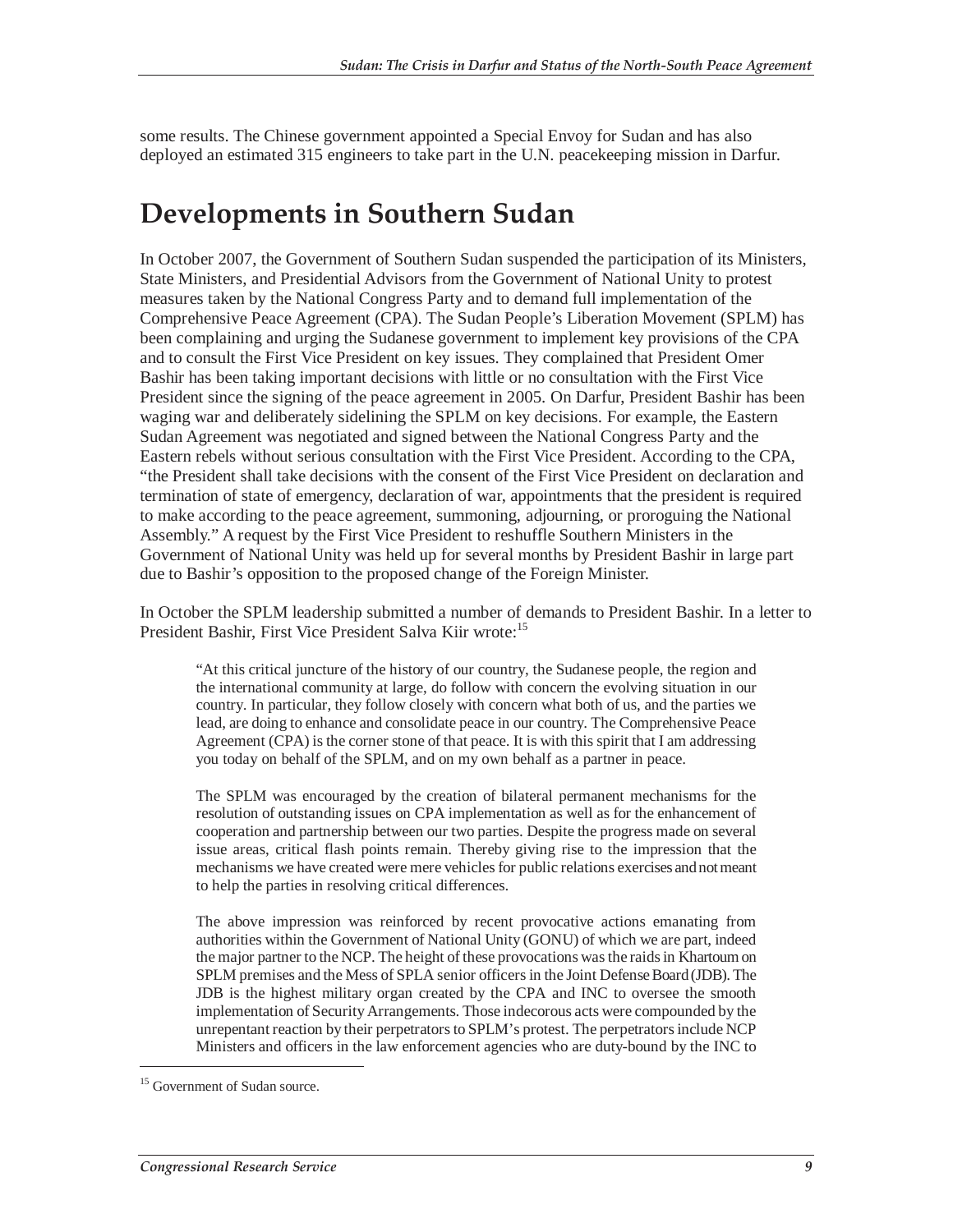steer away of politics. It became clear to us, however, that the provocations reflected a pattern of behavior intended to humiliate the SPLM. The SPLM, therefore, should not be expected to take that behavior lightly. Indeed, the situation called for a pause and a deep reflection on the way and spirit with which we are handling the implementing of CPA.

To that end, the SPLM Interim Political Bureau (IPB) met in Juba from October  $4<sup>th</sup> - 11<sup>th</sup>$ 2007 to assess and evaluate the status of CPA implementation and draw concrete actions for the way forward. In that evaluation, the IPB identified CPA violations and enumerated unacceptable deliberate actions demeaning to the SPLM and its leadership. I am enclosing herewith copy of the IPB's resolutions encompassing violations to the CPA as well as actions to which the SPLM takes serious exception. In presenting these resolutions, I am confident that you shall address, with wisdom and statesmanship, the serious issues raised therein. Truly, those violations and actions constitute a major challenge to the sustenance of peace and consolidation of unity in our country. On my part, I remain committed to the full implementation of the CPA and I do not wish for a moment to contemplate the collapse of the CPA, let alone take part in that collapse.

Furthermore, the IPB expressed deep concern with Your Excellency's inaction on the reshuffle of SPLM Ministers in GONU which, in the spirit of collegial decision-making, I proposed. In doing that, I was exercising my constitutional rights and prerogatives as the Chairman of the SPLM to effect the recommendations of my Party. In view of the perception that this inaction amounts to an encroachment on the First Vice President's constitutional powers, the IPB recalled all SPLM Presidential Advisors, Ministers and State Ministers in GONU and they have been directed to stay away from their duties till considerable progress is seen in addressing the issues raised in the attached resolutions. In order not to paralyze the work of GoNU, I am again presenting to your Excellency our new list of ministerial changes in GONU. I am confident that you shall address this matter together with other pressing issues contained in the resolutions of IPB with due regard to the risks inherent in the present stalemate. This stalemate, if left unresolved, may degenerate into a crisis which none of us wants. It is our political duty and national obligation to avert actions that might endanger the CPA. It is also our moral and constitutional responsibility to provide the necessary leadership so that our country is enabled to enjoy peace, stability, democracy and unity based on the free will of its people."

In response to these demands and unexpected developments, President Bashir reportedly accepted a number of the Government of South Sudan (GoSS) demands in late October, except those related to the Abyei issue. According to senior SPLM officials, the acceptance of their demands by President Bashir does not resolve the crisis. They would like to see a timeline and a roadmap for implementation of their demands before they return to government. President Bashir accepted a new list of ministers submitted by the First Vice President, although he deleted the name of one senior official who was appointed as a Presidential Adviser, according to Sudanese sources. In late December 2007, the new ministers were sworn in office. Former Minister of Foreign Affairs, Lam Akol, was replaced by Deng Alore, a senior member of the SPLM.

## **Status of the Comprehensive Peace Agreement Historical Context**

In 1956, Sudan became the first independent country in sub-Saharan Africa, having gained independence from Britain and Egypt. For almost four decades, the east African country, with a population of 35 million people, has been the scene of intermittent conflict. An estimated 2 million people died over two decades from war-related causes and famine in Southern Sudan, and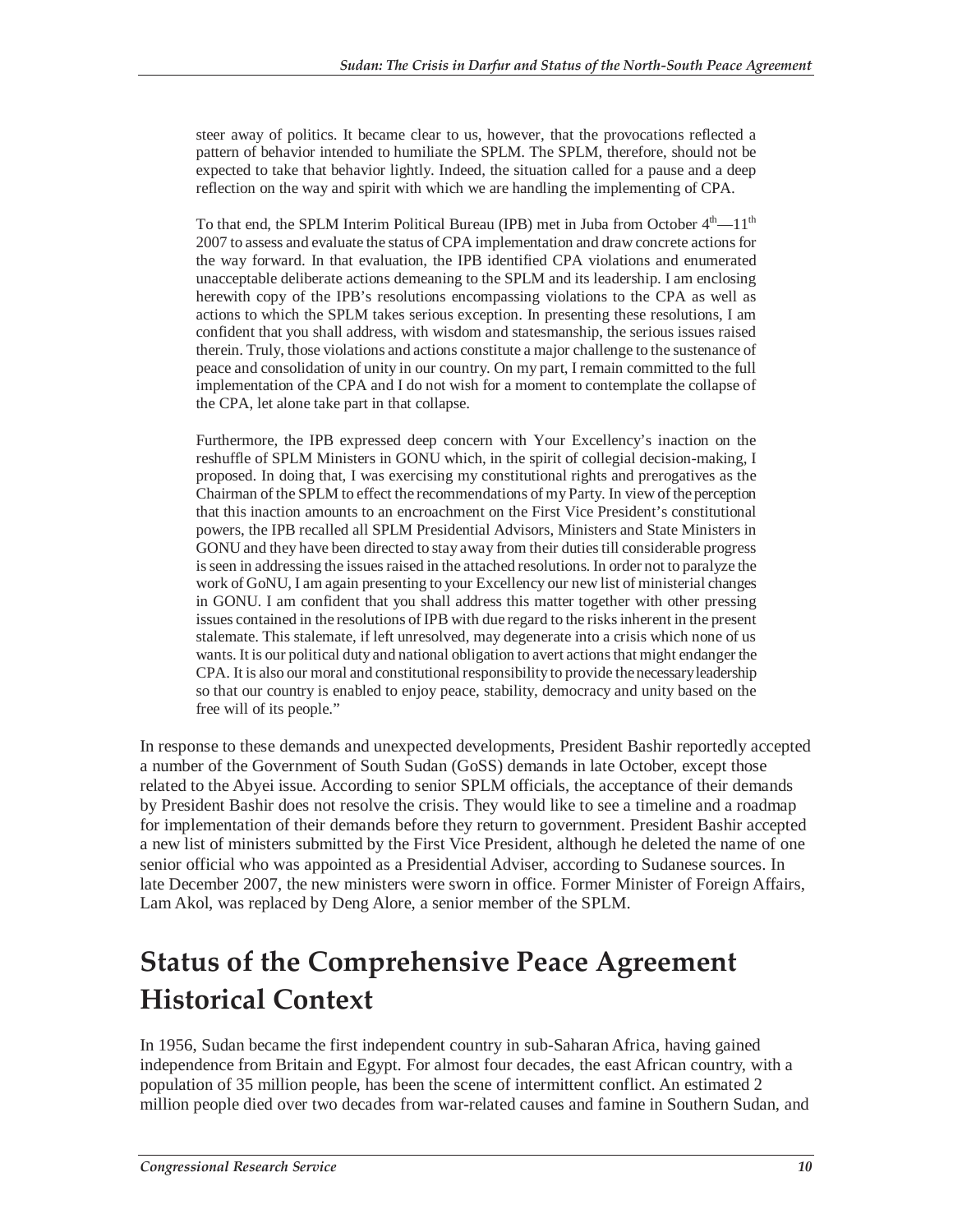millions more were displaced. The sources of the conflict were deeper and more complicated than the claims of most political leaders and some observers. Religion was a major factor because of the Islamic fundamentalist agenda of the current government, dominated by the mostly Muslim/Arab north. Southerners, who are Christian and animist, reject the Islamization of the country and favor a secular arrangement. Social and economic disparities were also major contributing factors to the Sudanese conflict.

Former President Jaafer Nimeri's abrogation of the 1972 Addis Ababa agreement in 1983, which had ended the first phase of the civil war in the south, is considered a major factor triggering the civil war. The National Islamic Front (NIF) government, which ousted the democratically elected civilian government in 1989, pursued the war in southern Sudan with vigor. Previous governments, both civilian and military, had rejected southern demands for autonomy and equality. Northern political leaders for decades treated southerners as second-class citizens and did not see the south as an integral part of the country.

Southern political leaders argue that under successive civilian and military governments, political elites in the north have made only superficial attempts to address the grievances of the south, reluctant to compromise the north's dominant economic, political, and social status. In recent years, most political leaders in the north, now in opposition to the current government, have said that mistakes were made and that they are prepared to correct them. But the political mood among southerners has sharply shifted in favor of separation from the north.

## **The North-South Peace Agreement: Background**

On January 9, 2005, the government of Sudan and the Sudan People's Liberation Movement (SPLM), after two and half years of negotiations, signed the Sudan Comprehensive Peace Agreement at a ceremony in Nairobi, Kenya. More than a dozen heads of state from Africa attended the signing ceremony. Secretary of State Colin Powell, who led the U.S. delegation, reportedly urged the government of Sudan and the SPLM to end the conflict in Darfur. The signing of this agreement effectively ended the 21-year-old civil war and triggered a six-year Interim Period. At the end of the Interim Period, southerners are to hold a referendum to decide their political future. National, regional, and local elections are to take place during the second half of the Interim Period.

On July 30, 2005, First Vice President and Chairman of the SPLM, Dr. John Garang, was killed in a plane crash in southern Sudan (discussed below). His death triggered violence between government security forces and southerners in Khartoum and Juba. More than 100 people were reported killed. The government of Sudan has established a committee to investigate the violence. The crash was investigated by a team from Sudan, Uganda, Russia, United Nations (UN), and the United States. The final report was issued in April 2006. In early August 2005, the SPLM Leadership Council appointed Salva Kiir as Chairman of the SPLM and First Vice President of Sudan. Salva Kiir had served as Garang's deputy after the SPLM split in 1991. He was officially sworn in as First Vice President in the Government of National Unity (GNU) on August 11, 2005. On August 31, 2005, the National Assembly was inaugurated. According to the CPA, the National Congress Party was allocated 52% of the seats (234), 28% to the SPLM (126), and the remaining 20% for the northern and southern opposition groups.

In September 2005, after weeks of contentious negotiations, the SPLM and the National Congress Party (NCP), formerly known as the National Islamic Front (NIF), agreed on a cabinet. At the core of the dispute was the distribution of key economic ministerial portfolios. The NCP insisted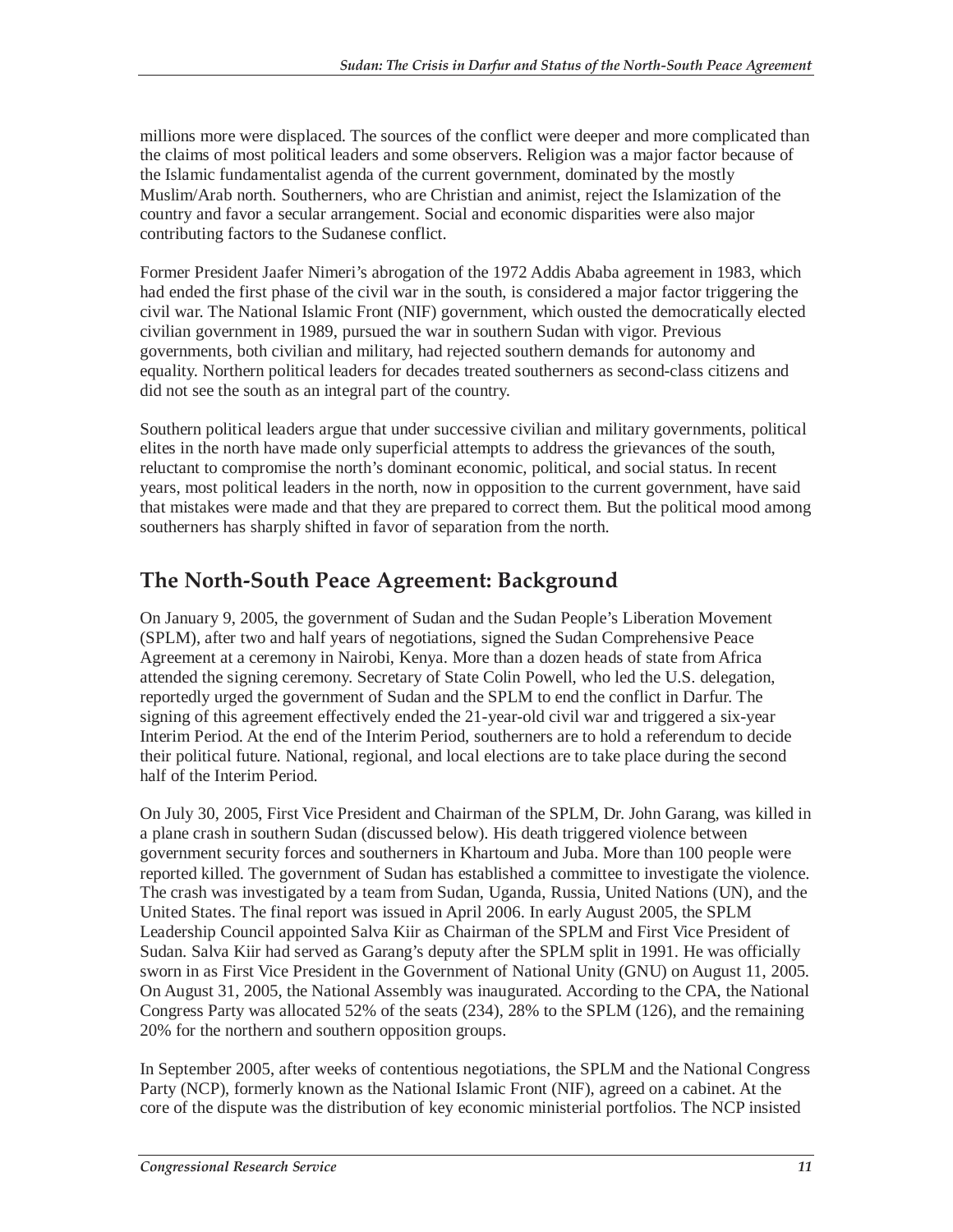on keeping the Energy and Finance ministries, while the SPLM argued that each party should be given one or the other. The SPLM ultimately gave up its demand and managed to secure eight ministries, including Foreign Affairs, Cabinet Affairs, Labor, Transportation, Health, Education, Humanitarian Affairs, and Trade. Several advisers were also appointed to the Presidency (the Presidency consists of President Bashir, First Vice President Kiir, and Vice President Osman Ali Taha), including two from the SPLM.

## **Implementation of the CPA**

Implementation of the CPA by the Government of National Unity has been selective and at times deliberately slow, according to United Nations officials and Sudan observers. President Bashir, for example, rejected implementation of the Abyei Boundary Commission (ABC) recommendations, and the formation of the Joint Integrated Units has been slow, although in 2008 important progress was made. The ABC was mandated to "define and demarcate" the area known as the nine Ngok Dinka Chiefdoms transferred in 1905 to Kordofan in North Sudan. The ABC was chaired by former U.S. Ambassador to Sudan Donald Peterson, with active international engagement. In July 2005, the ABC submitted its final report to the Presidency. According to the CPA, "upon presentation of the final report, the Presidency shall take necessary action to put the special administration status of Abyei Area into immediate effect."

The CPA faces serious challenges, despite the number of commissions created and decrees issued by the Presidency to address issues related to the agreement. Government force redeployment from Southern Sudan, as called for in the peace agreement, has been slow, especially in the oil field regions of Southern Sudan. The SPLA completed redeployment of its forces from East Sudan in 2006. The government of Sudan redeployed most of its forces as of December 2007, although thousands of Sudanese Armed Forces (SAF) remain in the oil region of South Sudan. SAF has increased its forces in the Nuba Mountains and Southern Blue Nile in violation of the CPA. According to the CPA, forces in these two states were supposed to be at a level of peace time. SPLA forces also had a presence in the Nuba and Southern Blue Nile regions. According to senior SPLM officials, the SPLA will pull out of the area once the SAF reduces its presence and the Joint Integrated Units (JIUs) are fully deployed. In early January 2008, the SPLA withdrew some of its forces from Nuba.<sup>16</sup> As of January 2009, an estimated 84.7 percent of the CPA authorized JIU forces have been deployed.

A number of Commissions remain dysfunctional, although many of the Commissions have been created by the government of Sudan. According to the January 2009 CPA Monitor, the National Human Rights Commission, the Electoral Commission, the Land Commission, and several other Commissions have been established. The Assessment and Evaluation Commission (AEC), which was mandated under CPA to monitor implementation of the peace agreement, has created four Working Groups to monitor implementation of the CPA, although the parties to the agreement have not been actively engaged in the process. The parties have made some progress in the implementation of the wealth-sharing and power-sharing provisions of the CPA, although work on the north-south border is behind schedule. Failure to fully resolve the border issue is likely to complicate the redeployment of forces and sharing of oil revenues, since a number of the oil fields are located along the 1956 north-south border. In December, the SPLM and the National

<sup>&</sup>lt;sup>16</sup> Ted Dagne met with senior SPLA commanders in January 2008 in Juba, South Sudan.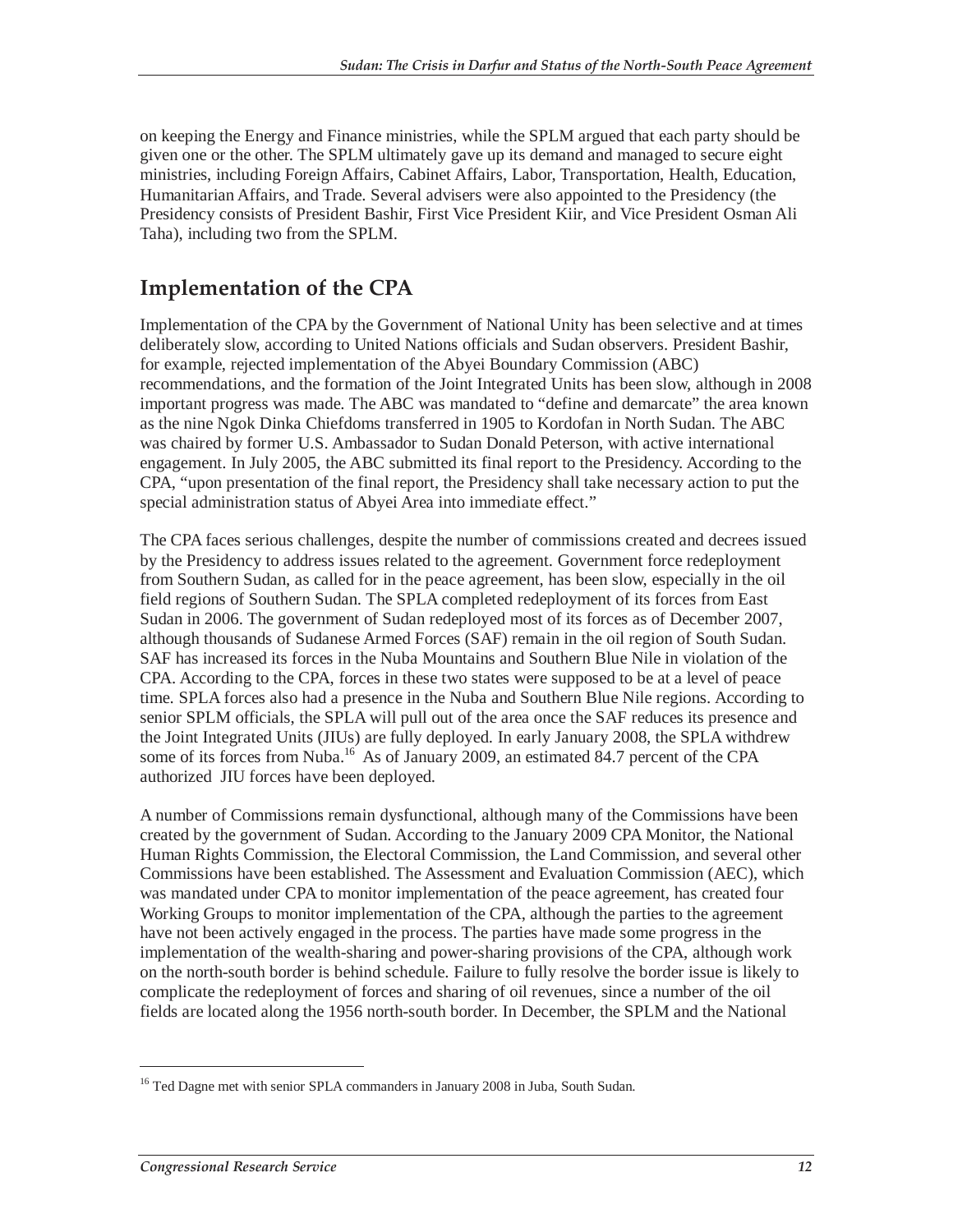Congress Party reached agreement to resolve the north-south border issue and on oil-related issues.<sup>17</sup>

### **The United States and the North-South Peace Agreement**

The United States played a key role in the North-South peace process, while pressing for a resolution of the Darfur crisis in Western Sudan. Throughout the Inter-Governmental Authority for Development (IGAD)-sponsored talks, the Bush Administration engaged the parties at the highest levels, reportedly including calls by President Bush to the principals at critical times during the negotiations, and frequent visits to Kenya by senior State Department officials, where the talks were being conducted. President Bush's former Special Envoy, John Danforth, also made several trips to the region to encourage the parties to finalize an agreement. Former Secretary of State Colin Powell was actively engaged in the peace process and traveled to Kenya to encourage the parties, according to U.S. officials and Sudanese sources. U.S. financial support for the peace process and technical assistance during the talks were considered by the parties and the mediators as critical, according to U.S. officials. The United States provided funding for the SPLM delegation for travel and other related expenses. American interventions at critical times during the negotiations helped break a number of stalemates, including during security arrangement talks and the three disputed areas of Nuba, Southern Blue Nile, and Abyei.

Sustained U.S. pressure on the government of Sudan helped secure the Comprehensive Peace Agreement. The Bush Administration, while maintaining U.S. bilateral sanctions, also engaged the Government in critical dialogue and offered the normalization of bilateral relations as an incentive for the resolution of the Darfur crisis and settlement of the North-South conflict, according to U.S. officials and Sudanese sources. U.S. policy toward Sudan is complicated because the same government that signed the peace agreement with the South is also the one implicated in atrocities in Darfur, which the U.S. government has declared is genocide. This reality has led to some criticism of the Bush Administration, although many praise the Administration's sustained engagement in the North-South talks. According to some critics, the Administration did not initially consider the Darfur crisis to be a priority; instead the Administration was largely focused on the talks between the government of Sudan and the SPLM. The first statement on Darfur by the White House, they point out, was issued in early April 2004. The Bush Administration and Congress, however, have been at the forefront in calling for an end to the crisis in Darfur and demanding accountability, especially since mid-2004.

## **The Darfur Conflict and Impact on Chad and CAR**

The crisis in Darfur continues to affect Chad and the Central African Republic (CAR), in large part due to rebellions supported by the government of Sudan against the governments of Chad and CAR. Indeed, the conflicts in Chad and CAR are largely internal political disputes between the respective governments and a number of armed groups. In Chad, some of the belligerents are armed and given safe havens for training purposes by the government of Sudan. The most affected areas in Chad are towns and villages near the border with Sudan. The government of Sudan accuses the Government of Chad of supporting some of the rebel groups in Darfur. The Sudan Liberation Army (SLA) reportedly benefitted from outside support, including from fellow

<sup>&</sup>lt;sup>17</sup> Ted Dagne interview of President Salva Kiir in Juba, South Sudan.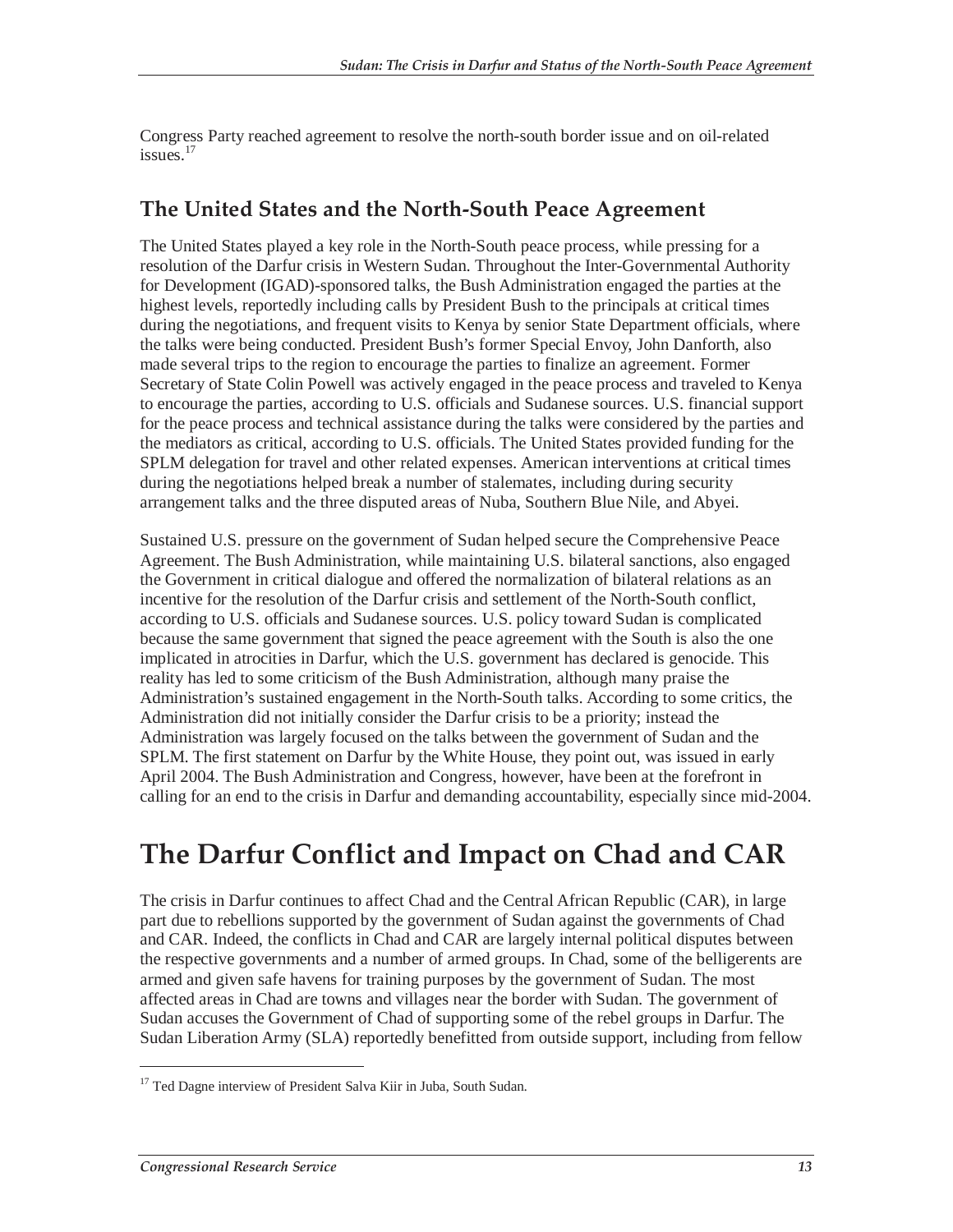Zagawa elements in Chad. The Zagawa are dominant in some SLA factions. President Idriss Deby of Chad is a Zagawa and some of the senior officers in the Chadian army come from the Zagawa ethnic group. Successive governments in Sudan have intervened in the internal affairs of Chad by providing support to armed factions.

The current instability in eastern Chad is also due to pro-Sudanese government militia groups and the Janjaweed crossing the border into Chad and attacking civilians. A February 2007 U.N. Secretary General report on Chad and CAR stated that "fighting between the Chadian armed forces and rebel groups, some of which are armed and supported by the Sudan, and attacks by militia on the civilian population have continued to destabilize eastern Chad, leading to widespread insecurity and human rights violations, including continued displacement of civilian populations."18 According to international NGOs and the United Nations, more than 120,000 people have been internally displaced in eastern Chad. Chad has more than 230,000 refugees from Darfur, according to these sources. The incursion by the Janjaweed and the fighting between government forces and Chadian rebel groups have contributed to the suffering of the internally displaced and the refugees in eastern Chad. The internally displaced persons often move to areas closer to the refugee camps because humanitarian assistance to the displaced has been limited. In December 2006, President Deby reached an agreement with one of the rebel groups led by Mahamat Nour. In March 2007, Mr. Nour was appointed as Minister of Defense.

In the Central African Republic, the fighting between rebel groups and government forces has displaced more than 70,000 people in northeastern CAR, according to the United Nations. Over the past several months, the CAR government has recaptured towns taken by rebel groups. The CAR armed forces, supported by French troops and a multinational force from the Central African Economic and Monetary Community (CEMAC) have largely succeeded in containing rebel advances. Meanwhile, negotiations between the government of President Francois Bozize' and several rebel groups have led to some agreements. In February 2007, in negotiations mediated by Libya, two rebel leaders, Abdoulaye Miskine and Andre' Ringui Le Gaillard, signed an agreement with the CAR government. However, the agreement was rejected by the military chief of one of the rebel groups.

The United Nations has been working towards the deployment of a peacekeeping force to Chad and CAR over the past several months, and has concluded two technical assessment missions to Chad and CAR. The mandate of the proposed U.N. multidimensional presence would include the protection of civilians and internally displaced persons, maintenance of law and order, facilitation of the free movement of humanitarian assistance, and coordination with African Union Mission in Sudan (AMIS) and the U.N. Mission in Sudan (UNMIS). The area of operations would be in eastern Chad and northeastern CAR. The U.N. Secretary General recommended to the Security Council the deployment of 10,900 personnel to Chad and CAR. The government of Chad has reportedly expressed reservations about the deployment of an armed force but stated that the government would welcome a police force.

<sup>&</sup>lt;sup>18</sup> Report of the Secretary General on Chad and the Central African Republic, February 23, 2007, at http://www.un.org/ Docs/sc/sgrep07.htm.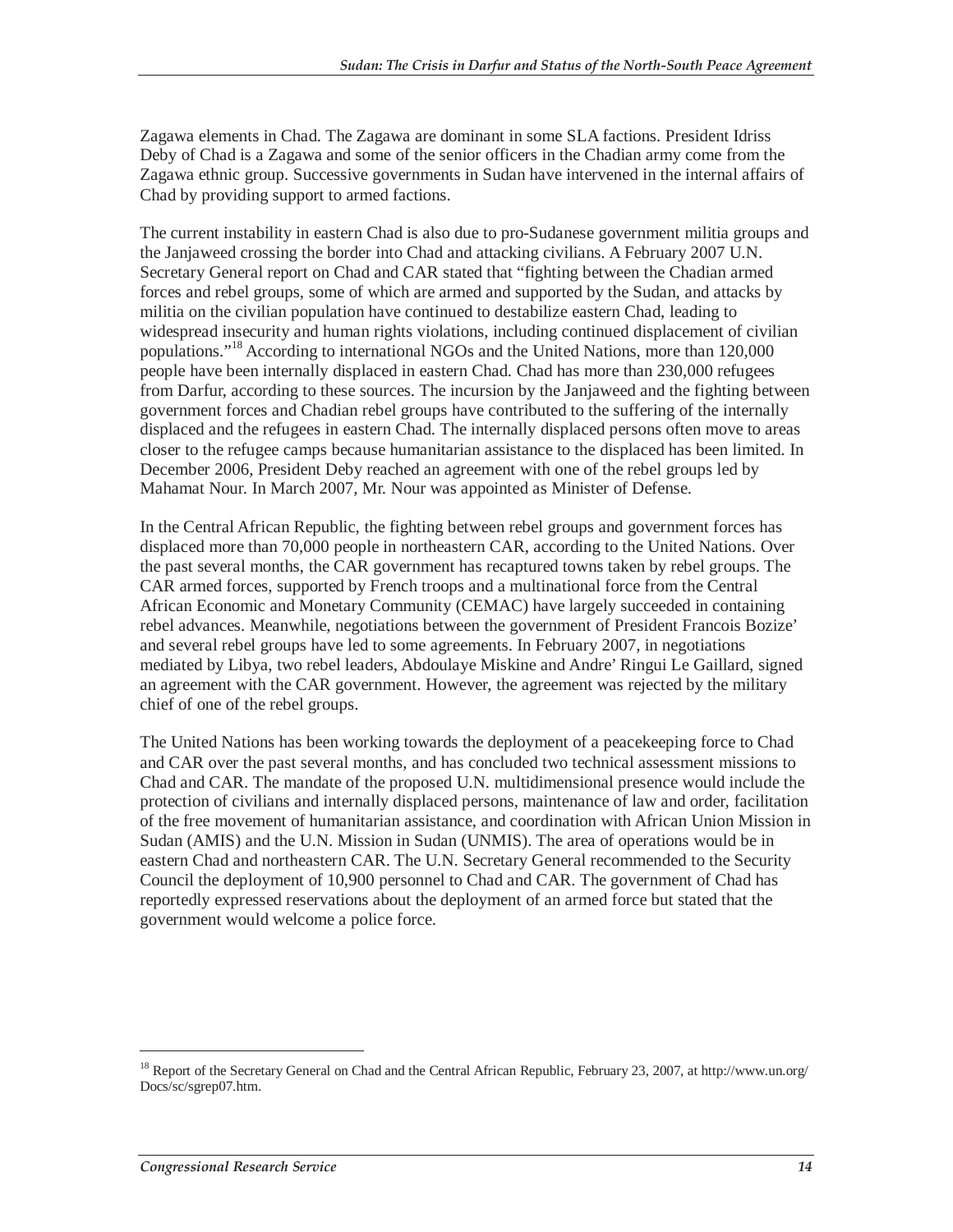## **The Crisis in Darfur: Background**

The crisis in Darfur began in February 2003, when two rebel groups emerged to challenge the National Congress Party (NCP) government in Darfur. The Sudan Liberation Army (SLA) and the Justice and Equality Movement (JEM) argued that the government of Sudan discriminates against Muslim African ethnic groups in Darfur and has systematically targeted these ethnic groups since the early 1990s. The government of Sudan dismisses the SLA and JEM as terrorists. The conflict primarily pits three African ethnic groups, the Fur, Zaghawa, and Massaleit, against nomadic Arab ethnic groups. Periodic tensions between the largely African-Muslim ethnic groups and the Arab inhabitants of Darfur can be traced to the 1930s and had surfaced again in the 1980s. Most observers note that successive governments in Khartoum have long neglected the African ethnic groups in Darfur and have done little to prevent or contain attacks by Arab militias against non-Arabs in Darfur. Non-Arab groups took up arms against successive central governments in Khartoum, albeit unsuccessfully. In the early 1990s, the National Islamic Front (NIF) government, which came to power in 1989, began to arm Arab militias and attempted to disarm the largely African ethnic groups.

The conflict in Darfur burgeoned when the government of Sudan and its allied militias began what is widely characterized as a campaign of terror against civilians in an effort to crush the rebellion and to punish the core constituencies of the rebels. At the heart of the current conflict is a struggle for control of political power and resources. The largely nomadic Arab ethnic groups often venture into the traditionally farming communities of Darfur for water and grazing, at times triggering armed conflict between the two groups. Darfur is home to an estimated 7 million people and has more than 30 ethnic groups, which fall into two major categories: African and Arab. Both communities are Muslim, and years of intermarriages have made racial distinctions difficult, if not impossible. Fighting over resources is one of several factors that has led to intense infighting in Darfur over the years. Many observers believe that the NIF government has systematically and deliberately pursued a policy of discrimination and marginalization of the African communities in Darfur, and has given support to Arab militias to suppress non-Arabs, whom it considers a threat to its hold on power. In 2000, after the ouster of the founder of the NIF, Hassan al-Turabi, and after a split within the Islamist Movement, the government imposed a state of emergency and used its new authority to crack down on dissidents in Darfur. By 2002, a little-known self defense force emerged as the SLA, challenging government forces in Darfur.

With the NCP regime internally in turmoil and mounting international pressure to end Sudan's North-South conflict, the SLA and JEM were able to gain the upper hand in the initial phase of the conflict against government forces in early 2003, and appeared well armed and prepared. The rebels also enjoyed the support of the local population, as well as officers and soldiers in the Sudanese army. A significant number of senior officers and soldiers in the Sudanese armed forces come from Darfur. The SLA reportedly benefitted from outside support, including from fellow Zaghawa elements in Chad and financial support from some Darfur businessmen in the Persian Gulf region. In late 2004, another Darfur armed group, the National Movement for Reform and Development (NMRD) emerged. Initial reports suggested that the NMRD was created by the government of Sudan in order to undermine the SLA and JEM. In December 2004, the NMRD and the government of Sudan signed a ceasefire agreement in Chad and a month later agreed to cooperate in facilitating the return of refugees from Chad to Darfur. Regional officials and Sudanese opposition figures assert that the NMRD is backed by the government of Chad and that the rebels wear uniforms and carry arms similar to those of the Chadian army. Over the past year, the rebel groups have splintered into different factions and often clashed with each other. In June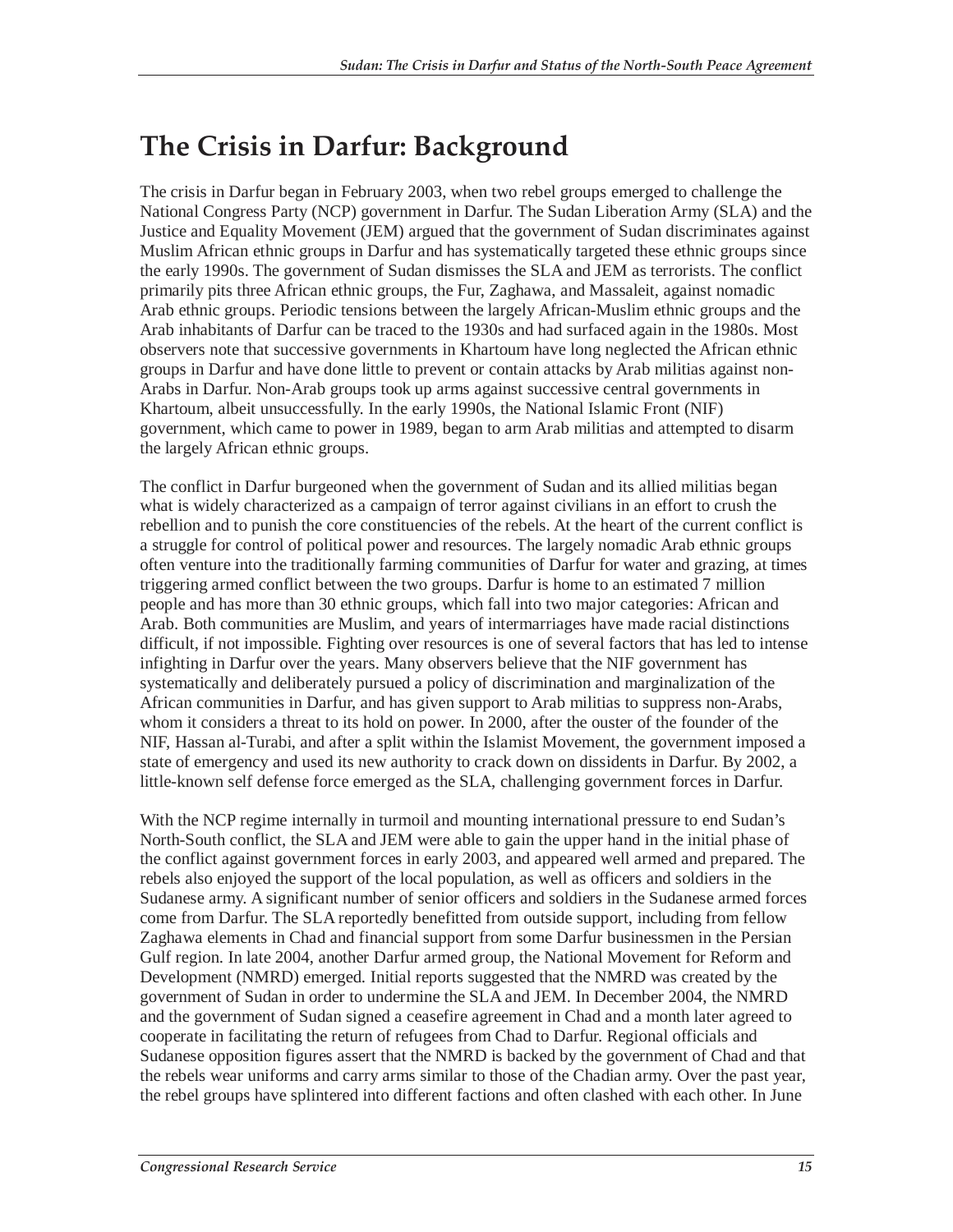2006, another rebel group was formed, the National Redemption Front (NRF), consisting of several rebel faction groups. These include splinter groups from SLM and JEM, as well as the Sudan Federal Democratic Alliance (SFDA).

### **Darfur Developments: Accountability for Atrocities**

In July 2004, the U.S. House of Representatives and the Senate unanimously passed resolutions (H.Con.Res. 467, S.Con.Res. 133) declaring the crisis in Darfur to be genocide, based on the five criteria for genocide enumerated in Article 2 of the Convention on the Prevention and Punishment of the Crime of Genocide. On September 9, 2004, then Secretary of State Colin Powell, in his testimony before the Senate Foreign Relations Committee, declared the atrocities in Darfur genocide. Secretary Powell stated that, after reviewing evidence collected by the State Department team, "genocide has been committed in Darfur and that the government of Sudan and the Jingaweit bear responsibility—and that genocide may still be occurring." Powell further stated that because the United States is a contracting party to the Geneva Convention, Washington will demand that the United Nations "initiate a full investigation." Shortly after Powell's testimony, a draft U.N. resolution (1564) was adopted.

The resolution requested the Secretary General of the United Nations to "establish an international commission of inquiry in order to immediately investigate reports of violations of international humanitarian law and human rights law in Darfur by all parties, to determine also whether or not acts of genocide have occurred, and to identify the perpetrators of such violations with a view to ensuring that those responsible are held accountable." The declaration of genocide by the Bush Administration did not lead to a major shift in U.S. policy or a threat of intervention to end genocide. Instead, Bush Administration officials continued to support a negotiated settlement between the rebels in Darfur and the government of Sudan. But continued violence in Darfur and the government's failure to disarm the Janjaweed militia further strained relations between Khartoum and Washington.

In January 2005, the International Commission of Inquiry on Darfur submitted its report to Secretary-General Kofi Annan. The 176-page report provided a detailed accounting of atrocities committed by the government of Sudan and its Janjaweed militia allies. The Commission declared that "based on thorough analysis of the information gathered in the course of the investigations, the Commission established that the government of Sudan and the Janjaweed are responsible for serious violations of international human rights and humanitarian law amounting to crimes under international law."<sup>19</sup> The Commission found, however, that "the government of Sudan has not pursued a policy of genocide." The Commission, while acknowledging that government officials and other individuals may have committed genocidal acts, stated that "the crucial element of genocidal intent appears to be missing." The Commission submitted a sealed document listing 51 suspects for prosecution by the International Criminal Court (ICC).

U.S. officials argue that the government of Sudan is responsible for genocide in Darfur, despite the Commission's conclusion of no genocidal intent. Washington initially did not support the Commission's referral of these cases to the ICC. U.S. opposition to the ICC is unrelated to the Darfur case. It is largely driven by concerns about the potential prosecution of U.S. personnel by the ICC, and because of this concern, the United States is not signatory to the ICC. In March

<sup>&</sup>lt;sup>19</sup> Report of the International Commission of Inquiry on Darfur to the United Nations Secretary General. January 25, 2005.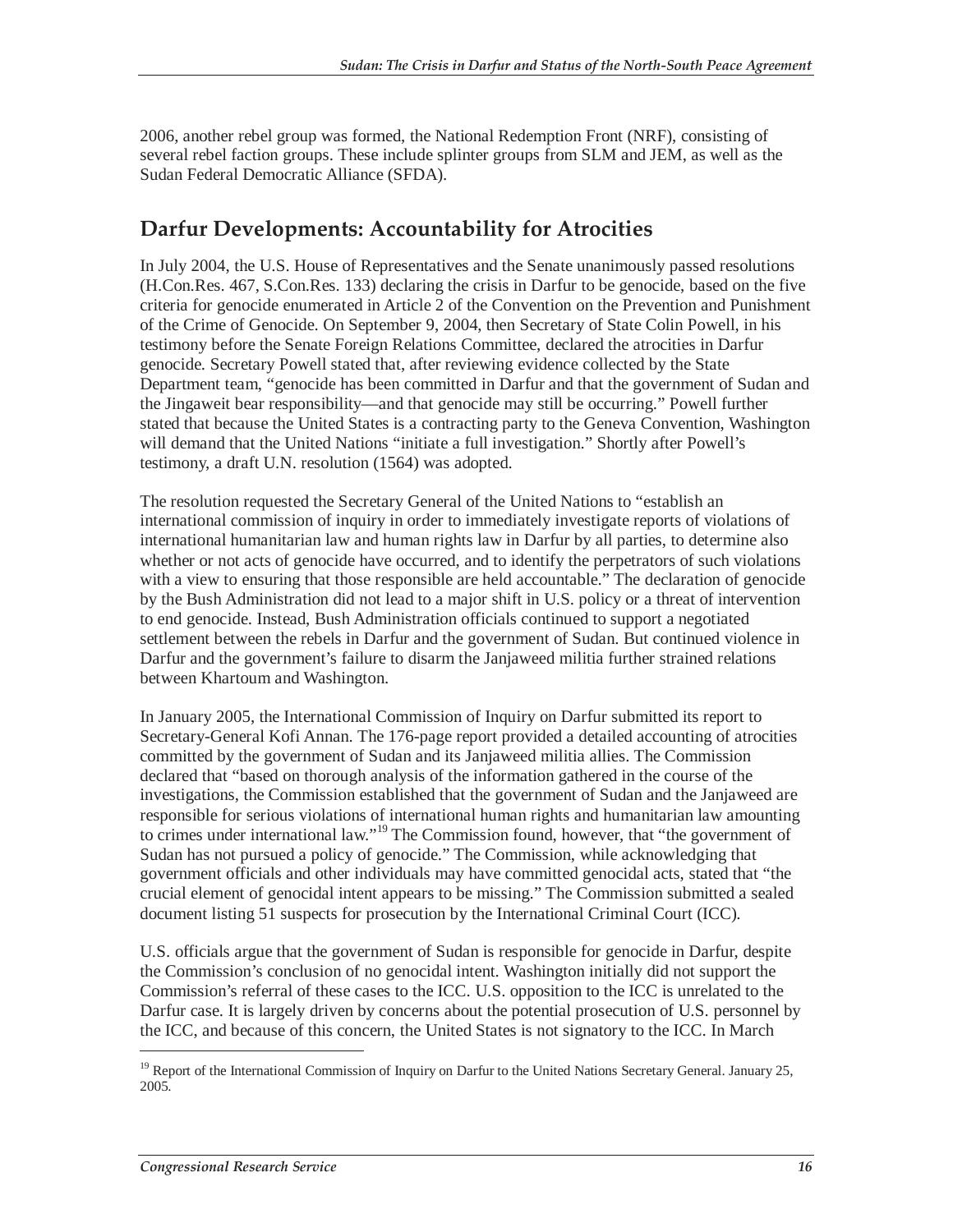2005, the United States abstained on Security Council Resolution 1593, paving the way for its passage. Resolution 1593 refers the situation in Darfur to the International Criminal Court (ICC). In June 2005, the Special Prosecutor of the ICC formally began an investigation. ICC spokesman Yves Sorokobi indicated that the decision to launch the investigation came after the ICC had finished its analysis of the referral by the UN Security Council. This analysis included, he said, consultations with experts, ensuring that the ICC had met statutory requirements before beginning the investigations. Meanwhile, ICC officials continue to gather information and pursue their investigation, although the ICC has not issued any indictments to date. In July, the ICC Chief Prosecutor charged President Bashir with genocide, crimes against humanity, and war crimes.<sup>20</sup>

Since the crisis began in 2003, sources estimate 450,000 people have been killed, more than 2 million displaced, and some 234,000 Sudanese are in refugee camps in neighboring Chad. The security situation continues to deteriorate, especially since the signing of the peace agreement in May 2006 reportedly due to recent troop deployments by the government of Sudan. According to human rights groups, over a dozen humanitarian workers have been killed in Darfur, including an International Rescue Committee nurse on September 1 and an International Committee of the Red Cross driver on August 30, 2006. In 2007, according to reports, tens of thousands Darfuree civilians have been displaced from their homes due to government and Janjaweed attacks. According to a February 2008 United Nations report, "tensions inside camps of internally displaced persons and carjacking incidents continued. One week after the transfer of authority from the African Union Mission in the Sudan (AMIS) to UNAMID, the force faced its first armed attack."21

Meanwhile, humanitarian groups have warned that they may not be able to continue to provide assistance to the civilian population because of deteriorating security conditions. In November 2006, the government of Sudan ordered the Norwegian Refugee Council to leave the country, while a German relief organization, Welthungerhilfe, announced it would pull out of Darfur for safety reasons. In October 2006, armed militia attacked a village in Jebel Moon and Seleah in West Darfur, killing over 50 people, including children and elderly. Meanwhile, security conditions inside IDP camps have also deteriorated in recent months, with increasing number of armed groups in the camps. In his monthly report to the Security Council in November 2006, Secretary General Kofi Annan stated that "the insecurity, banditry and fighting which have characterized the reporting period continued to prevent access to populations in need of humanitarian assistance."<sup> $22$ </sup> According to the same report "In Northern Darfur alone, the World Food Program (WFP) reported that 355,000 people went without food aid during July and August."

In early August 2006, the government of Sudan submitted a letter to the United Nations Security Council outlining the government's decision to deploy significant new security forces and implement other measures in Darfur. According to the government of Sudan, "the National Plan embodies several priority themes for the restoration of normal life in Darfur." The government of Sudan began to deploy more than 26,500 troops and 7,050 police personnel in order to address "threats imposed by the non-signatories of the Darfur Peace Agreement and getting control of the security situation and restoration of peace in Darfur." Human rights groups, U.N. Secretary

 $20$  For recent developments on the ICC and Sudan, please see the ICC and Sudan Section.

<sup>&</sup>lt;sup>21</sup> CBC News. Darfur heading for disaster unless U.N. troops are allowed: Annan, September 13, 2006, at http://www.cbc.ca/world/story/2006/09/13.

 $^{22}$  Monthly report of the Secretary General on Darfur, November 8, 2006.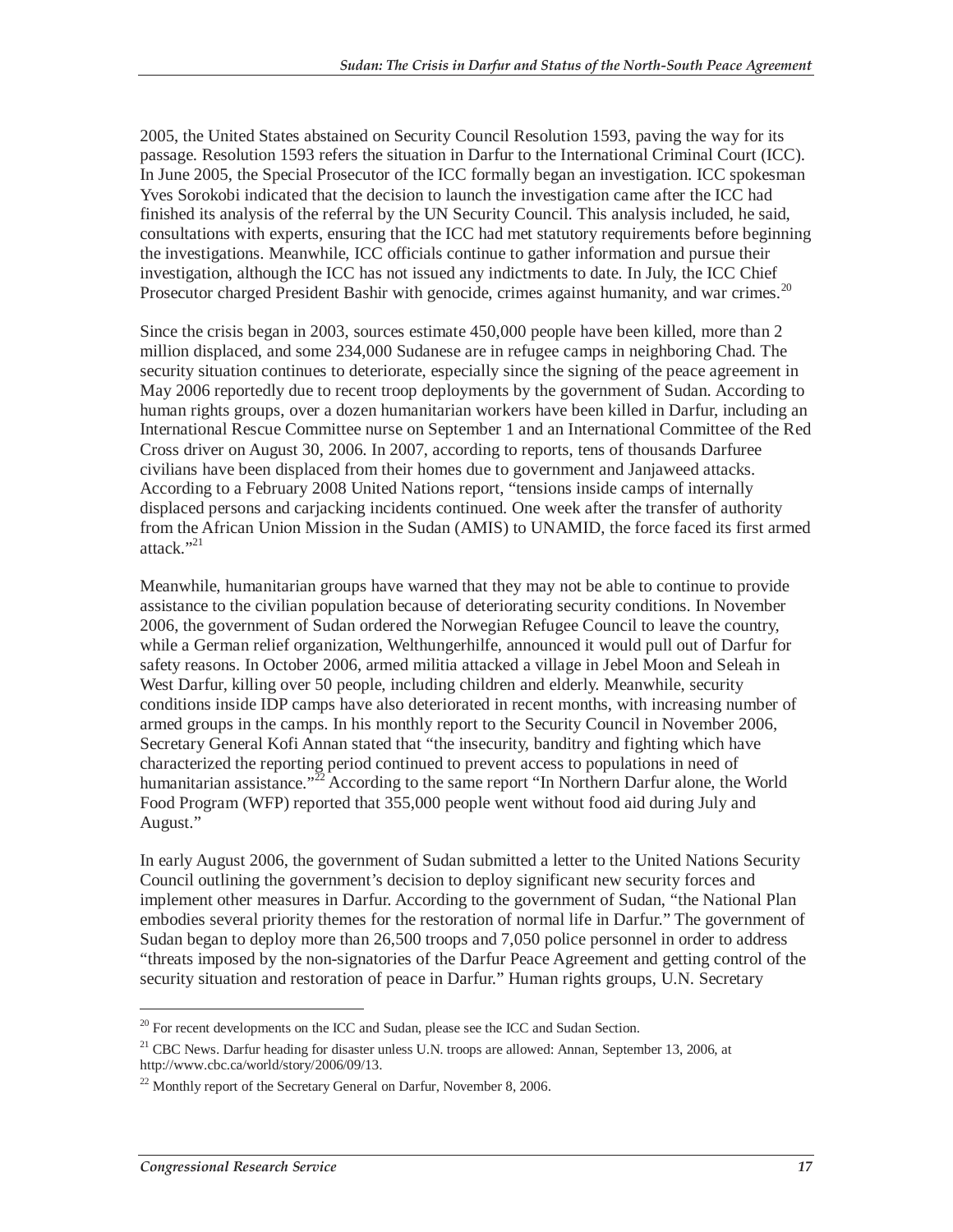General Kofi Annan, and U.S. officials have criticized the deployment of these troops and stated that this action violates the peace agreement. Meanwhile, senior commanders of the SLM, the only group that signed the peace agreement, have stated that continued government attacks in Darfur and continued rejection of a U.N. force could lead to the collapse of the peace agreement.

## **The Janjaweed: Background**

Since the crisis in the Darfur region began in 2003, the name Janjaweed (also spelled as Janjawid, Janjawad, Jingaweit, Jinjaweed) has become a very familiar name to many in the international community. The Janjaweed and the government of Sudan have been accused of committing genocide against civilians in Darfur by the United States government in 2004 and accused of war crimes and crimes against humanity by the United Nations and other governments.

The existence of the Janjaweed goes back over a decade. In the mid-1980s, the government of Sudan began to arm Arab militias in order to prevent African Darfuris from joining the Southern Sudanese rebellion against the government. In 1983, the Sudan People's Liberation Movement/Army (SPLM/A) began its armed struggle against the government of Sudan. Attacks against Darfuri African tribes and Nubans increased in intensity for most of the 1980s.

In 1991-1992, an SPLM commander from Darfur led a force into Darfur in support of the Darfuris, who were being targeted by the government of Sudan and pro-government Arab militia. Those targeted were the Fur, Massaliet, and Zagawa peoples. More than 200 villages were attacked and later occupied by pro-government Arab militia in the Garsilla District, now know as the Wadi-Saleh Province. These attacks were carried out by a group now known as the Janjaweed.

Daoud Yahya Bolad, who was a senior member of the National Islamic Front (NIF) in Darfur before the 1989 coup, was the leading figure in the SPLM-led rebellion against the Sudanese government in Darfur in the early 1990s. In 1976, Bolad, an ethnic Fur, was Chairman of the student union of the University of Khartoum. He was sent by the NIF leadership to Darfur in the late 1970s to recruit members for the NIF. He left the NIF due to a major disagreement with the leader of the NIF, Hassan al-Turabi. Turabi and other NIF leaders recruited Arab youth to go to Libya and other places for training purposes and began other activities without consultation with Bolad and other Darfuri leaders.

The traditional leaders in Darfur described the Janjaweed then as men who own a horse and a G-3 rifle and who commit crimes against civilians. Darfuri leaders link the Janjaweed to a manifesto called the Quresh. The principal objective of the Quresh, they argued, was to create a region called Dar-el-Arab, Land of the Arabs. The architects of the manifesto and those who signed it are senior members of the National Islamic Front government, currently known as the National Congress Party.

The 1991-1992 rebellion against the NIF regime failed in large part due to lack of preparation inside Darfur and major Janjaweed and government operations against the small SPLA force in the region. The commander of the SPLA force decided to withdraw his troops after the government and Arab militia forces discovered the location of the SPLA force before final preparation for operations.

Elements within the government intensified their campaign to bring Bolad back into the NIF for talks with pledges to change policies and address the concerns of the Darfuris. Bolad decided to return to engage NIF officials against the advice of the SPLA leadership and the force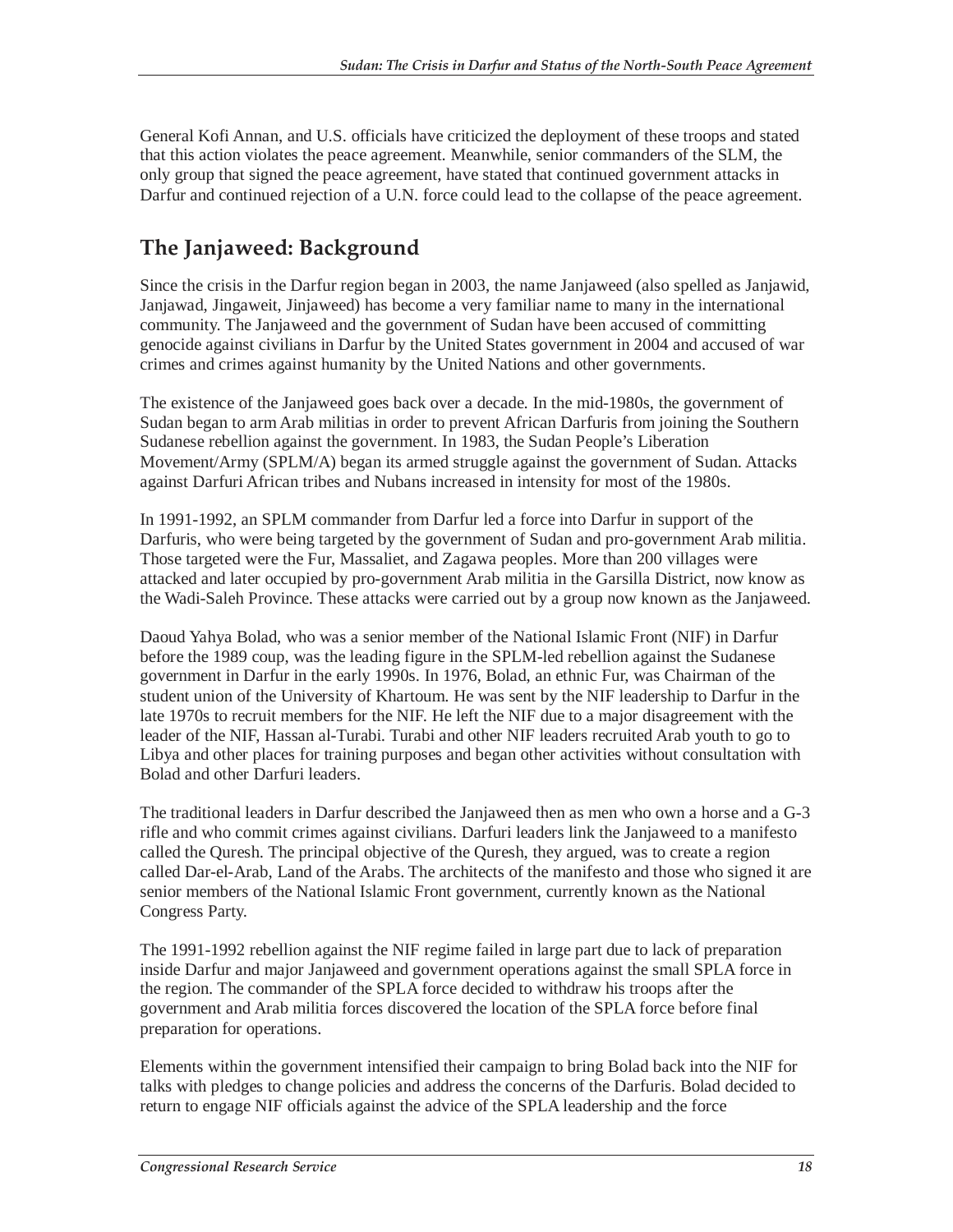commander, believing that since he knew some of the leaders in the government and the NIF he might be able to make a deal. Upon his return he was captured, tortured, and executed, according to Sudanese sources.

For many Darfuris, the war between the various groups started well before 2003. Darfuris who experienced the atrocities in the mid-1980s, in large part, are the ones currently fighting the Janjaweed and the government of Sudan. The groups that were targeted in the mid-1980s are the same ones currently being attacked by the Janjaweed and the government of Sudan: the Fur, Massaliet, and Zagawa.

In the current crisis in Darfur, the Janjaweed are armed and protected by the government, and their attacks against civilians are coordinated with the Sudan Armed Forces, the Popular Defense Force, and other government-supported militia groups. Senior Sudanese government officials and leaders of the Janjaweed admit this collaboration between the Janjaweed and the government. As was the case in the mid-1980s, one of the main objectives of the Janjaweed is to push out African Darfuris in order to take control of areas belonging to non-Arabs.

Human rights groups, foreign governments, and Sudanese groups have documented the atrocities committed by the Janjaweed against Darfur civilians, humanitarian workers, and African Union peacekeepers. Human Rights Watch in its report "Darfur Destroyed,"23 provides detailed accounts of Janjaweed atrocities as well as those committed by government forces. Janjaweed leaders and government officials claim that they are fighting rebels and violent militia. But the victims of these atrocities have been reported as the civilians in Darfur, mainly the Zagawa, Fur, and Massaliet. The Janjaweed, like the Interhamwe in Rwanda and the Lord's Resistance Army in Uganda, are reported to principally target civilians and terrorize the civilian population.

### **The Darfur Peace Agreement and Status of Implementation**

On May 5, 2006, the Government of National Unity and the Sudan Liberation Movement (SLM) signed the Darfur Peace Agreement (DPA) after almost two years of negotiations. The agreement was rejected by two other Darfur groups: the Justice and Equality Movement (JEM) and a splinter group from the SLM. The agreement calls for the integration of 4,000 SLA troops into the Sudan Armed Forces, provides \$300 million initially and \$200 million each in 2007 and 2008 from government funds for reconstruction and development purposes for Darfur, and establishes the Transitional Darfur Regional Authority (TDRA), a new entity mandated under the DPA to administer Darfur. The agreement provides seats for the SLM in the national and regional parliaments and several top positions, including the chairmanship of the TDRA and Senior Assistant to the President.

On August 7, 2006, the leader of the SLM, Mini Minawi, was sworn in as Assistant to the President. The agreement also calls for the disarmament and demobilization of the Janjaweed. Since the signing of the agreement, the DPA has failed to win popular support in Darfur. The faction that signed the agreement is also accusing the government of violating the agreement. In mid-May 2006, violent demonstrations in IDP camps had led to a number of deaths and injuries. AMIS personnel have also been targeted, forcing African Mission in Sudan to reduce its presence in IDP camps. Meanwhile, implementation of the agreement is also moving slowly. According to

<sup>23</sup> Human Rights Watch. *Darfur Destroyed: Ethnic Cleansing by Government Forces and Militia.* May 2004, at http://hrw.org/reports/2004/sudan0504/sudan0504simple.pdf.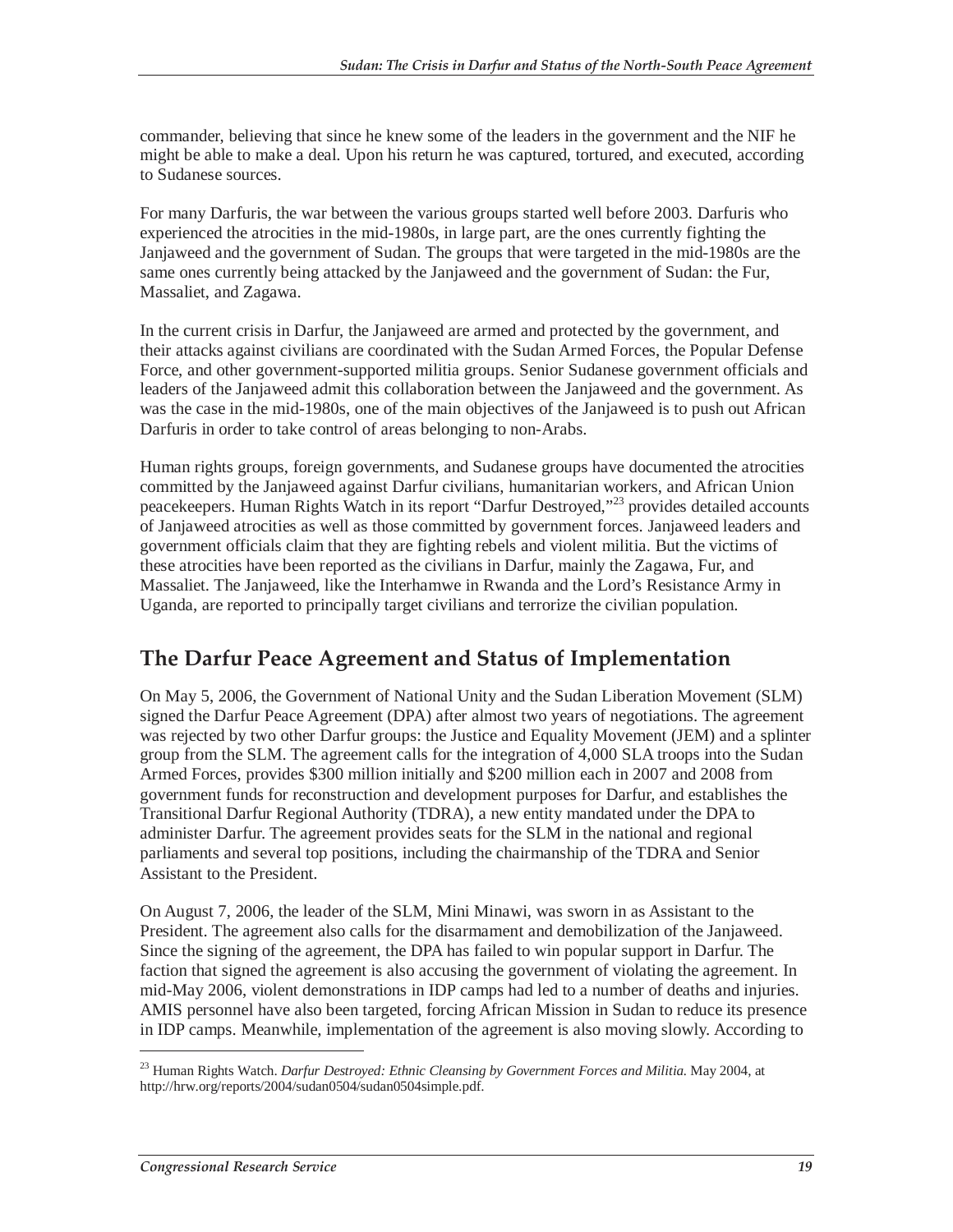the United Nations DPA Monitor report, "the parties continued to miss critical DPA implementation deadlines."24 The Preparatory Committee, tasked to organize the Darfur-Darfur Dialogue, was not fully functional, although in late September a chairman was appointed to head the Committee. On October 16, 2006, a day-long forum on pre-Darfur to Darfur Dialogue Consultation took place in Khartoum.

### **U.S. Humanitarian Funding**

(\$ in thousands)

The United States continues to provide significant humanitarian assistance to Darfur and to Darfur refugees in Chad. The United States has provided more than \$5 billion in humanitarian and development assistance to Sudan since 2005. As of May 2009, the United States had provided \$450.1 million in humanitarian assistance to Sudan and eastern Chad for  $FY2009$ <sup>25</sup>

|                                                                       | <b>FY2007</b><br><b>Actual</b> | <b>FY2007</b><br><b>Supp</b> | <b>FY2008</b><br>Est. | <b>FY2008</b><br><b>Supp</b> | <b>FY2009</b><br><b>Request</b> |
|-----------------------------------------------------------------------|--------------------------------|------------------------------|-----------------------|------------------------------|---------------------------------|
| Total                                                                 | 494,746                        | 250,000                      | 334,772               | 70,000                       | 332,630                         |
| Child Survival and Health                                             | 23,791                         |                              | 17,488                |                              | 20,230                          |
| Development Assistance                                                | 70,000                         |                              | 127,721               |                              |                                 |
| Economic Support Fund                                                 | 45,000                         |                              | 100,876               | 70,000                       | 254,100                         |
| Global HIV/AIDS Initiative                                            | 3.000                          |                              |                       |                              |                                 |
| Int. Disaster and Famine Assistance                                   |                                |                              |                       |                              |                                 |
| Control<br>Int.<br><b>Narcotics</b><br>and<br>Law<br>Enforcement      | 9,800                          |                              | 13,578                |                              | 24,000                          |
| Nonproliferation,<br>Anti-terrorism,<br>Demining and Related Programs | 3,725                          |                              | 4,000                 |                              | 4,000                           |
| Peacekeeping Operations                                               | 84,000                         | 150,000                      | 70,822                |                              | 30,000                          |
| <b>PL 480</b>                                                         | 255,334                        | 100,000                      |                       |                              |                                 |
| <b>IMET</b>                                                           | 96                             |                              | 287                   |                              | 300                             |

#### **Table 1. U.S. Bilateral Assistance to Sudan**

**Source:** State Department FY2009 International Affairs Budget Request.

### **The African Union and the Crisis in Darfur**

The African Union (AU) was slow in responding to the crisis in Darfur. The AU became actively engaged during the cease-fire negotiation in Chad in 2004 and subsequently assumed a central role in monitoring the cease-fire agreement and facilitating political dialogue between the government of Sudan and SLA/JEM. In March 2004, the AU sent a team led by Ambassador Sam Ibok, Director of the AU's Peace and Security Department, to participate in talks in Chad. In the April Cease-Fire Agreement, the AU was tasked to take the lead in the creation of a Cease-Fire

<sup>&</sup>lt;sup>24</sup> Report on the Implementation of the Darfur Peace Agreement, at http://www.unmis.org/english/dpaMonitor.htm.

<sup>25</sup>http://www.usaid.gov/our\_work/humanitarian\_assistance/disaster\_assistance/countries/sudan/template/fs\_sr/ sudan\_ce\_sr02\_12-20-2007.pdf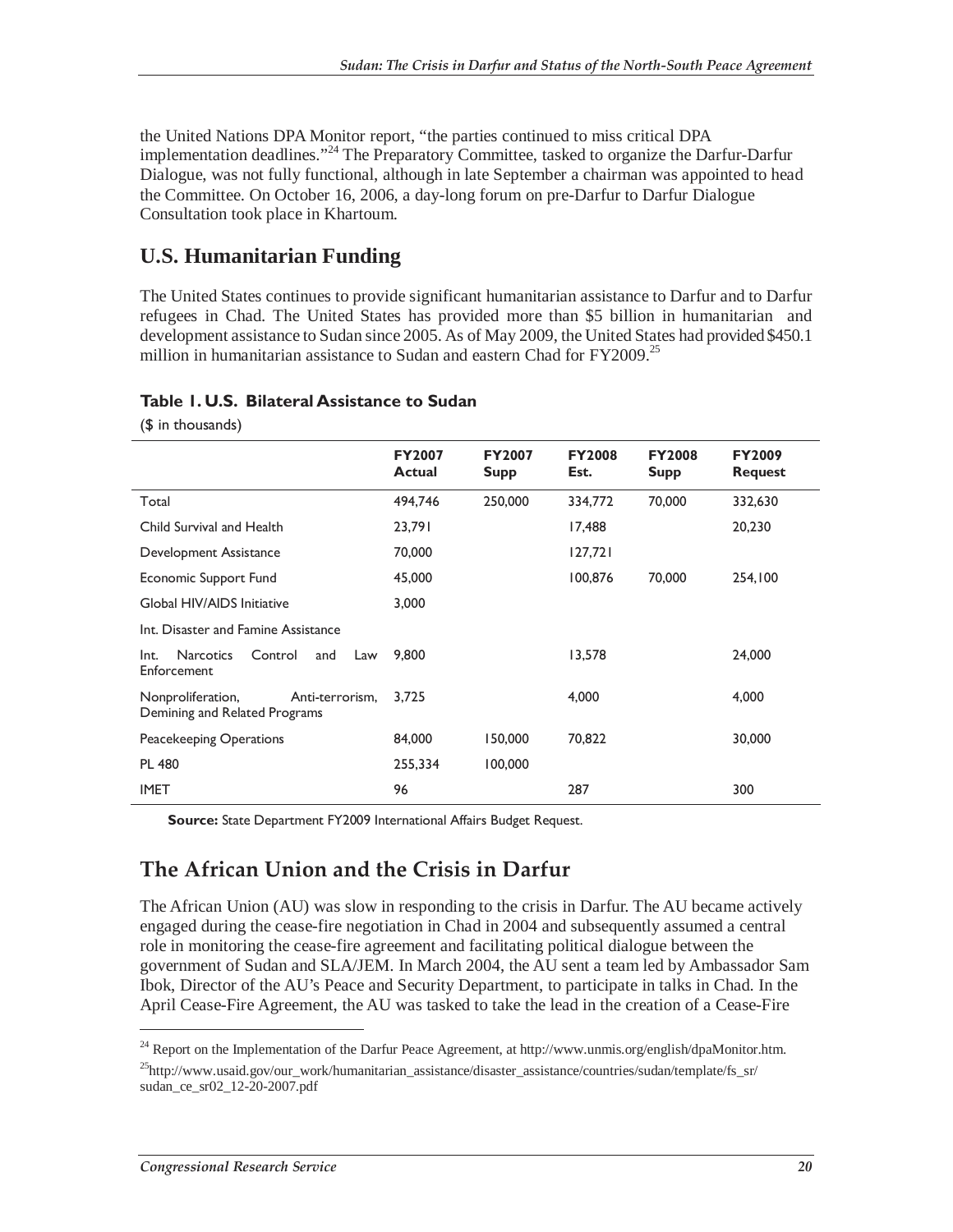Commission. The Commission was tasked to define the routes for the movement of the respective forces, assist with demining operations, and collect information about cease-fire violations. The Commission reports to a Joint Commission composed of the parties to the agreement, Chad, and members of the international community.

In January 2006, the African Union stated that transforming AMIS into a United Nations force is acceptable to the AU in principle. In March, the AU agreed to accept a United Nations peacekeeping mission for Darfur. Meanwhile, the Security Council requested that authorities in the U.N. provide options for a U.N. peacekeeping operation. On September 20, 2006, AU officials extended the AMIS peacekeeping operation until the end of December 2006, and in December the AU extended the AMIS operation for another six months.

United Nations officials and many observers of Sudan argue that failure to resolve U.N. peacekeeping deployment is likely to lead to the collapse of the DPA and a major humanitarian crisis. In addition to its peacekeeping responsibilities, AMIS is a key player in the implementation of key provisions of the DPA. The Ceasefire Commission and the Joint Commission are chaired by AMIS, while it is also tasked to establish and play a key role in the Joint Humanitarian Facilitation and Monitoring Unit. Security in IDP camps, creation of Demilitarized Zones, verification of disengagement and demobilization are also the responsibility of AMIS.

## **Possible Policy Options Concerning Darfur**

There are a number of unilateral and multilateral policy options available to consider in facing the Darfur crisis. These options are complicated by a number of factors. Members of the international community are divided over Sudan, and some governments are allies of the regime in Khartoum. Since the late 1990s, the European Union has adopted a policy of engagement, instead of containment, while the United States pursued a policy of isolation and containment of the government of Sudan. Sudan's neighbors are also divided. Relations between Eritrea and Sudan were poor, although in recent years relations have improved, while relations with Chad are poor. For some of the options outlined below to be successful, close cooperation and coordination between the United States and the international community, especially the Security Council and Sudan's neighbors, is pivotal. Some of the other options are not dependent on close cooperation with the international community.

#### **Engagement**

One option is engagement with the government of Sudan. The government of Sudan is eager to appease the international community as long as it can avoid punitive sanctions and ensure its own political survival. In this scenario, engaging the government might yield some positive results, short of full cooperation and accountability by the government. Past engagement with the current government, however, has not succeeded in changing its behavior. The government of Sudan signs peace agreements or shows flexibility when it feels that it is in its interest to do so.

#### **Sanctions**

Many observers assert that the current regime only responds to real pressure. The Clinton Administration imposed comprehensive economic and trade sanctions in 1997; the impacts of these sanctions are mixed. Over the past decade, a number of punitive measures have been imposed on the government of Sudan. The government of Southern Sudan is exempted from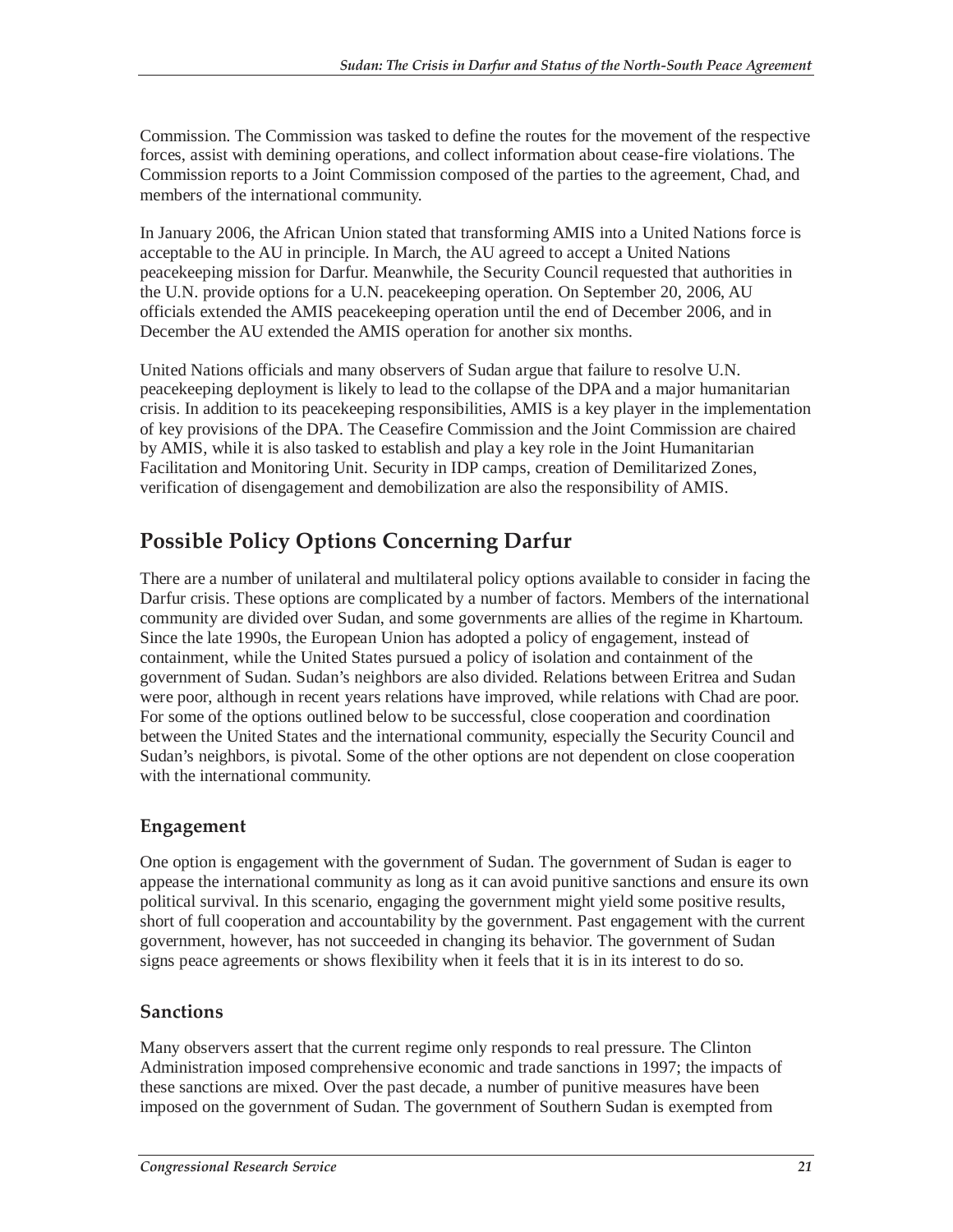these sanctions. But the government of Sudan has survived years of sanctions imposed by the United States. Moreover, some countries oppose sanctions against the government of Sudan, especially those countries with business interests in Sudan's oil sector. Multilateral targeted sanctions, including oil embargo, travel ban, and asset freeze, might have serious impact, especially if enforced by the international community. Another option is prohibiting foreign businesses from raising capital or trading their securities in the United States if they are engaged in business activities in Sudan.

#### **Regime Change**

Some observers and Sudan opposition leaders argue that the regime is incapable of change. They argue that since the National Congress Party government came to power in 1989, it has committed war crimes in south Sudan, the Nuba Mountains, and now in Darfur. They also maintain the regime has ties to international terrorist and extremist groups. A regime change in Khartoum, they argue, could bring a swift end to the crisis in Darfur, and help implement the North-South agreement. But opposition groups are not strong or united enough to pose a serious threat to the regime. Moreover, 21years of war with the SPLA and other armed groups did not lead to the collapse of the regime in Khartoum. For this option to be viable, the opposition would have to be united and assisted. Nonetheless, the only force capable of countering the regime in Khartoum is the SPLA. Proponents of the regime change concept argue that strengthening the SPLA militarily, unifying the Darfur factions, and assisting other opposition elements in the North, could pose a threat to the regime in Khartoum.

#### **International Intervention**

Another option involves military intervention by the international community. The international community could disarm the Janjaweed, enforce a no-fly zone, and provide protection to civilians in Darfur by deploying large numbers of peacekeepers with a Chapter VII mandate. The government of Sudan has rejected the deployment of a United Nations peacekeeping force after the Security Council passed resolution 1706. Deployment without government consent is an option, although there seems to be no strong support for such a forceful measure.

#### **Bilateral Targeted Military Measures**

Another force-based option is the targeting of certain military assets of the Sudanese government. These targets might include the Sudanese air force, military airfields, intelligence and military headquarters, and training facilities for the Janjaweed and the Sudanese armed forces. In 2005, 138 Members of Congress cosponsored H.R. 1424, which would have given the President authority to take similar measures.

## **110th Congress Legislation**

#### **H.Con.Res. 7 (Lee)**

A resolution calling on the League of Arab States to acknowledge the genocide in the Darfur region of Sudan. Introduced January 4, 2007. Passed 425-1 on 4/25/07.

#### **H.Res. 98 (Payne)**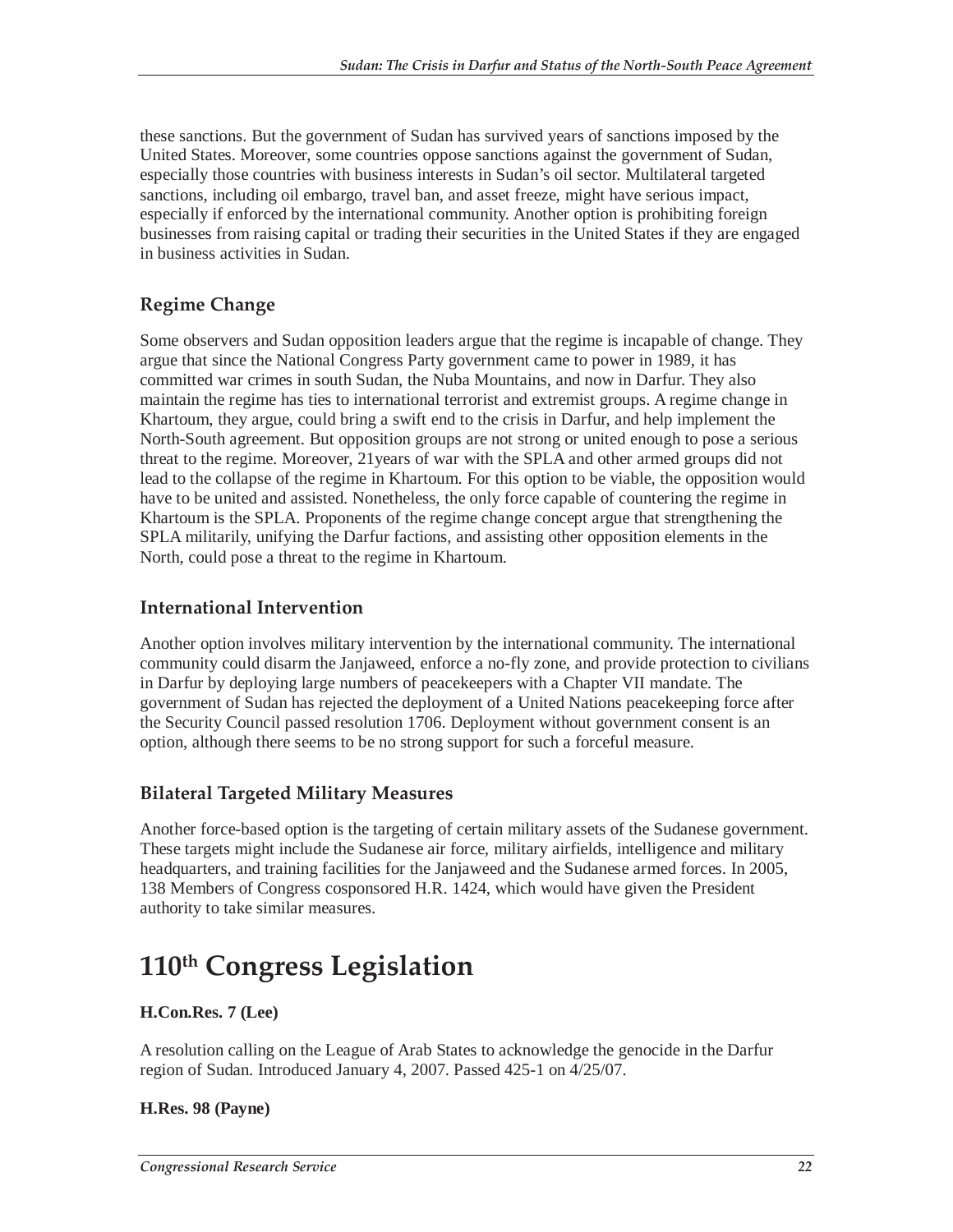A resolution honoring the life and achievements of the late Dr. John Garang de Mabior and reaffirming the continued commitment of the House of Representatives to a just and lasting peace in the Republic of the Sudan. Introduced January 24, 2007. Passed 410-1 on March 6, 2007.

#### **H.Res. 164 (Tancredo)**

A resolution encouraging the federal, state, municipal governments, universities, companies and other institutions to divest from companies that do business in Sudan. Introduced February 14, 2007.

#### **H.R. 180 (Lee)**

A bill that supports states and universities efforts of divestment and restrictions on investment in companies that do business in Sudan. Introduced January 4, 2007. Passed 418-1 on 7/31/2007.

#### **H.R. 459 (Rangel)**

A bill to amend the Internal Revenue Code of 1986 to deny foreign tax credit and the benefits of deferral to companies doing business directly or through subsidiaries in Sudan. Introduced January 12, 2007.

#### **S.Res. 76 (Feingold)**

A resolution calling for a comprehensive regional strategy in Africa to protect civilians, facilitate humanitarian operations, contain and reduce violence, and contribute to conditions for sustainable peace in eastern Chad, the Central African Republic, and Darfur, Sudan. Introduced February 8, 2007. Passed on April 11, 2007.

#### **S. 831 (Durbin)**

A bill to authorize States and local governments to prohibit the investment of State assets in any company that has a qualifying business relationship with Sudan. Introduced March 8, 2007.

#### **H.Res. 422 (Lee)**

A bill calling on the Government of the People's Republic of China to use its unique influence and economic leverage to sop genocide in Darfur, Sudan. Introduced 5/21/2007. Passed 410-0 on June 05, 2007.

#### **H.Res. 573 (Moran)**

A resolution recognizing the efforts of advocacy groups to raise awareness about the crisis in Darfur, Sudan. Introduced 7/25/2007. Passed 366-0 on 10/29/2007.

#### **H.Res. 726 (DeLauro)**

A resolution calling on the President to take measures to stop sexual violence in Darfur, Sudan. Introduced 10/10/2007. Passed on 10/29/2007.

#### **H.Res. 792 (Payne)**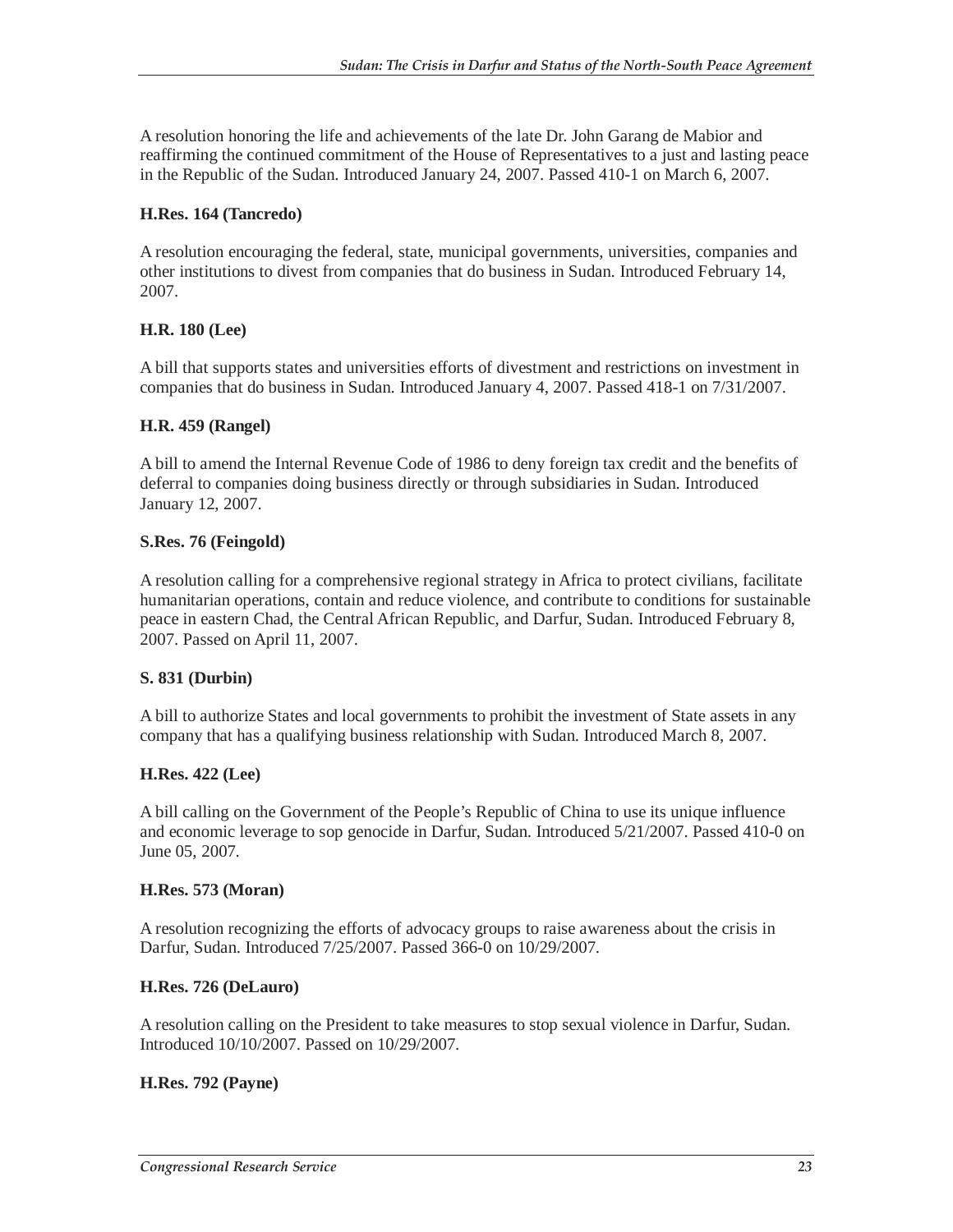A resolution honoring the dedication and hard work of Professor Eric Reeves on behalf of the people of Sudan. Introduced 11/1/2007.

#### **H.Res. 910 (Payne)**

A resolution calling for the full implementation of the Comprehensive Peace Agreement in Sudan. Introduced 12/19/2007.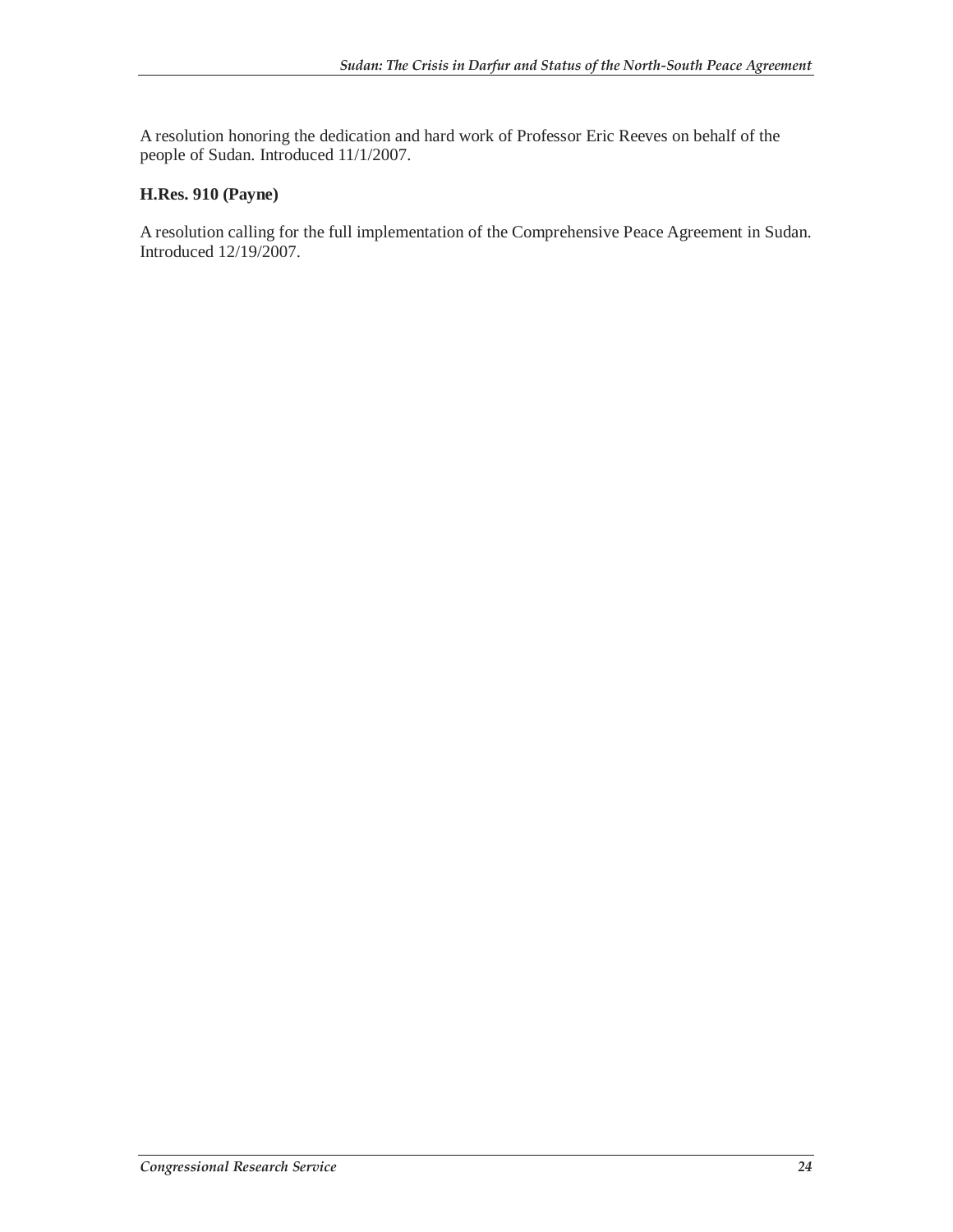## **Appendix.**

## **Executive Order: Blocking Property of and Prohibiting Transactions with the Government of Sudan**

By the authority vested in me as President by the Constitution and the laws of the United States of America, including the International Emergency Economic Powers Act (50 U.S.C. 1701 et seq.)(IEEPA), the National Emergencies Act (50 U.S.C. 1601 et seq.)(NEA), and section 301 of title 3, United States Code, and taking appropriate account of the Darfur Peace and Accountability Act of 2006 (the "Act"),

I, GEORGE W. BUSH, President of the United States of America, find that, due to the continuation of the threat to the national security and foreign policy of the United States created by certain policies and actions of the government of Sudan that violate human rights, in particular with respect to the conflict in Darfur, where the government of Sudan exercises administrative and legal authority and pervasive practical influence, and due to the threat to the national security and foreign policy of the United States posed by the pervasive role played by the government of Sudan in the petroleum and petrochemical industries in Sudan, it is in the interests of the United States to take additional steps with respect to the national emergency declared in Executive Order 13067 of November 3, 1997. Accordingly, I hereby order:

Sec. 1. Except to the extent provided in section 203(b) of IEEPA (50 U.S.C. 1702(b)) or in regulations, orders, directives, or licenses that may be issued pursuant to this order, all property and interests in property of the government of Sudan that are in the United States, that hereafter come within the United States, or that are or hereafter come within the possession or control of United States persons, including their overseas branches, are blocked and may not be transferred, paid, exported, withdrawn, or otherwise dealt in.

Sec. 2. Except to the extent provided in section 203(b) of IEEPA (50 U.S.C. 1702(b)) or in regulations, orders, directives, or licenses that may be issued pursuant to this order, and notwithstanding any contract entered into or any license or permit granted prior to the effective date of this order, all transactions by United States persons relating to the petroleum or petrochemical industries in Sudan, including, but not limited to, oilfield services and oil or gas pipelines, are prohibited.

Sec. 3. (a) Any transaction by a United States person or within the United States that evades or avoids, has the purpose of evading or avoiding, or attempts to violate any of the prohibitions set forth in this order is prohibited.

(b) Any conspiracy formed to violate any of the prohibitions set forth in this order is prohibited.

Sec. 4. (a) Subject to paragraph (b) of this section, restrictions imposed by this order shall be in addition to, and do not derogate from, restrictions imposed in and under Executive Order 13067.

(b)(I) None of the prohibitions in section 2 of Executive Order 13067 shall apply to activities or related transactions with respect to Southern Sudan, Southern Kordofan/Nuba Mountains State, Blue Nile State, Abyei, Darfur, or marginalized areas in and around Khartoum, provided that the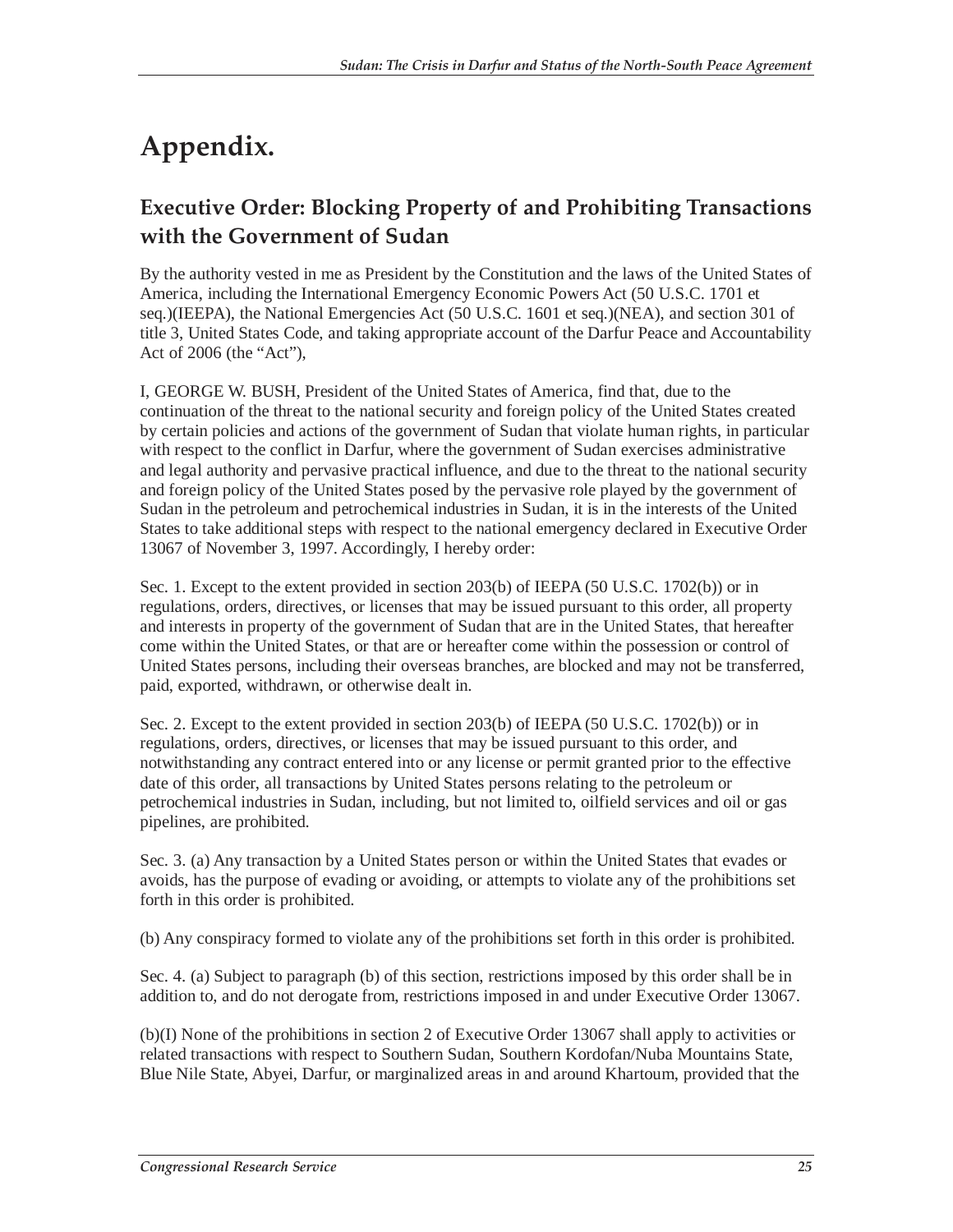activities or transactions do not involve any property or interests in property of the government of Sudan.

(ii) The Secretary of State, after consultation with the Secretary of the Treasury, may define the term "Southern Sudan, Southern Kordofan/Nuba Mountains State, Blue Nile State, Abyei, Darfur, or marginalized areas in and around Khartoum" for the purposes of this order.

(c) The function of the President under subsection  $6(c)(1)$  of the Comprehensive Peace in Sudan Act of 2004 (P.L. 108-497), as amended by section  $5(a)(3)$  of the act, is assigned to the Secretary of the Treasury as appropriate in the performance of such function.

(d) The functions of the President under subsection  $6(c)(2)$  and the last sentence of  $6(d)$  of the Comprehensive Peace in Sudan Act of 2004 (P.L. 108-497), as amended by subsections  $5(a)(3)$ and (b), respectively, of the act, are assigned to the Secretary of State, except that the function of denial of entry is assigned to the Secretary of Homeland Security.

(e) The functions of the President under sections 7 and 8 of the act are assigned to the Secretary of State.

Sec. 5. Nothing in this order shall prohibit:

(a) transactions for the conduct of the official business of the Federal Government or the United Nations by employees thereof; or

(b) transactions in Sudan for journalistic activity by persons regularly employed in such capacity by a news gathering organization.

Sec. 6. For the purposes of this order:

(a) the term "person" means an individual or entity;

(b) the term "entity" means a partnership, association, trust, joint venture, corporation, group, subgroup, or other organization;

(c) the term "United States person" means any United States citizen, permanent resident alien, entity organized under the laws of the United States or any jurisdiction within the United States (including foreign branches), or any person in the United States; and

(d) the term "government of Sudan" includes the government of Sudan, its agencies, instrumentalities, and controlled entities, and the Central Bank of Sudan, but does not include the regional government of Southern Sudan.

Sec. 7. For those persons whose property and interests in property are blocked pursuant to section 1 of this order who might have a constitutional presence in the United States, I find that, because of the ability to transfer funds or other assets instantaneously, prior notice to such persons of measures to be taken pursuant to this order would render these measures ineffectual. I therefore determine that for these measures to be effective in addressing the national emergency declared in Executive Order 13067 there need be no prior notice of a determination made pursuant to section 1 of this order.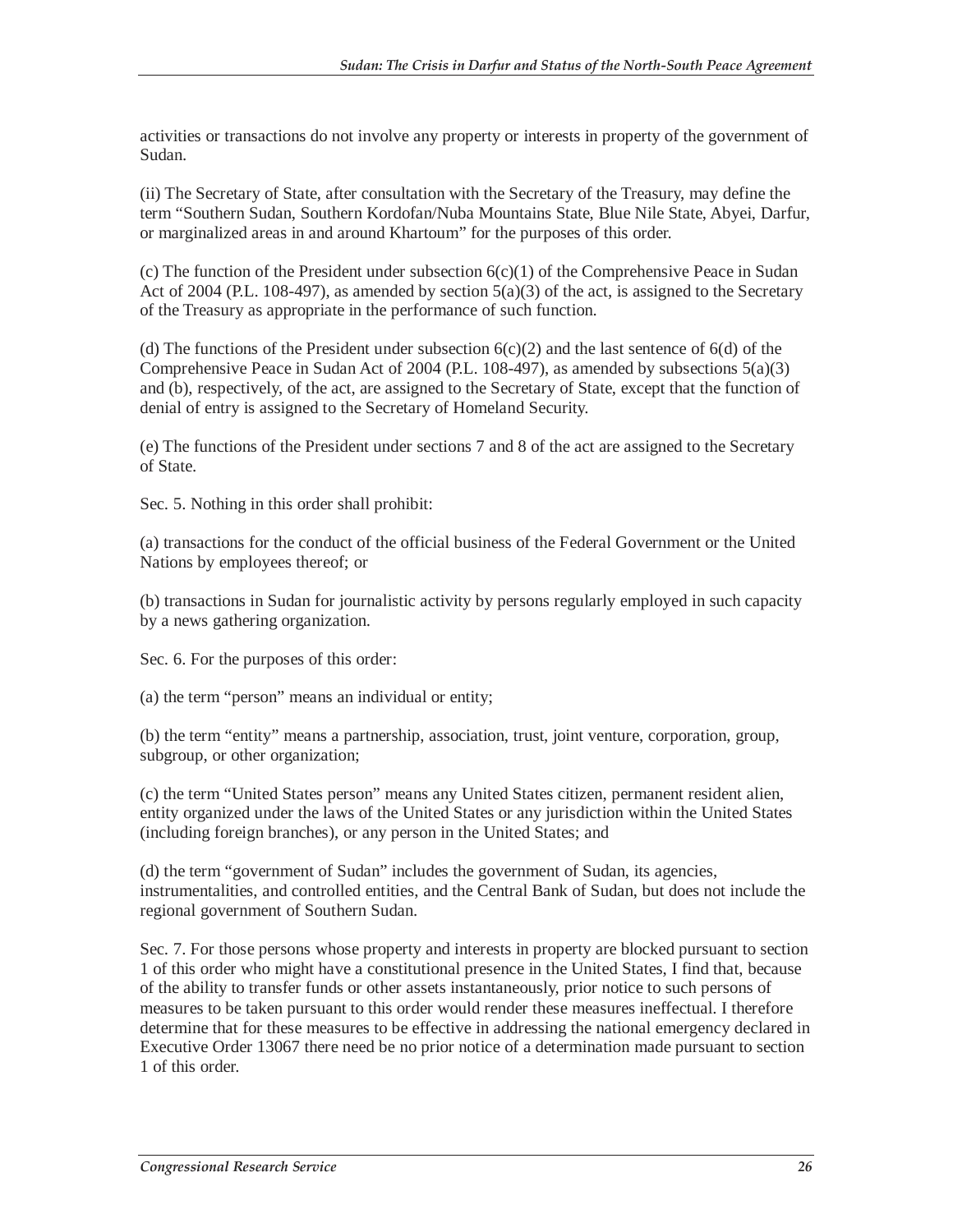Sec. 8. The Secretary of the Treasury, after consultation with the Secretary of State, is hereby authorized to take such actions, including the promulgation of rules and regulations, and to employ all powers granted to the President by IEEPA as may be necessary to carry out the purposes of this order. The Secretary of the Treasury may delegate any of these functions to other officers and agencies of the United States Government, consistent with applicable law. All executive agencies of the United States Government are hereby directed to take all appropriate measures within their authority to carry out the provisions of this order and, where appropriate, to advise the Secretary of the Treasury in a timely manner of the measures taken. The Secretary of the Treasury shall ensure compliance with those provisions of section 401 of the NEA (50 U.S.C. 1641) applicable to the Department of the Treasury in relation to this order.

Sec. 9. This order is not intended to, and does not, create any right, benefit, or privilege, substantive or procedural, enforceable at law or in equity by any party against the United States, its departments, agencies, instrumentalities, or entities, its officers or employees, or any other person.

Sec. 10. This order shall take effect upon the enactment of the Darfur Peace and Accountability Act of 2006.

GEORGE W. BUSH THE WHITE HOUSE, October 13, 2006.

## **Executive Order: Blocking Property of Persons in Connection with the Conflict in Sudan's Darfur Region**

By the authority vested in me as President by the Constitution and the laws of the United States of America, including the International Emergency Economic Powers Act (50 U.S.C. 1701 et seq.)(IEEPA), the National Emergencies Act (50 U.S.C. 1601 et seq.)(NEA), section 5 of the United Nations Participation Act, as amended (22 U.S.C. 287c)(UNPA), and section 301 of title 3, United States Code,

I, GEORGE W. BUSH, President of the United States of America, find that an unusual and extraordinary threat to the national security and foreign policy of the United States is posed by the persistence of violence in Sudan's Darfur region, particularly against civilians and including sexual violence against women and girls, and by the deterioration of the security situation and its negative impact on humanitarian assistance efforts, as noted by the United Nations Security Council in Resolution 1591 of March 29, 2005, and, to deal with that threat, hereby expand the scope of the national emergency declared in Executive Order 13067 of November 3, 1997, with respect to the policies and actions of the government of Sudan, and hereby order:

Sec. 1. (a) Except to the extent that sections  $203(b)$  (1), (3), and (4) of IEEPA (50 U.S.C. 1702(b)(1), (3), and (4)) may apply, or to the extent provided in regulations, orders, directives, or licenses that may be issued pursuant to this order, and notwithstanding any contract entered into or any license or permit granted prior to the effective date of this order, all property and interests in property of the following persons, that are in the United States, that hereafter come within the United States, or that are or hereafter come within the possession or control of any United States person, including any overseas branch, are blocked and may not be transferred, paid, exported, withdrawn, or otherwise dealt in: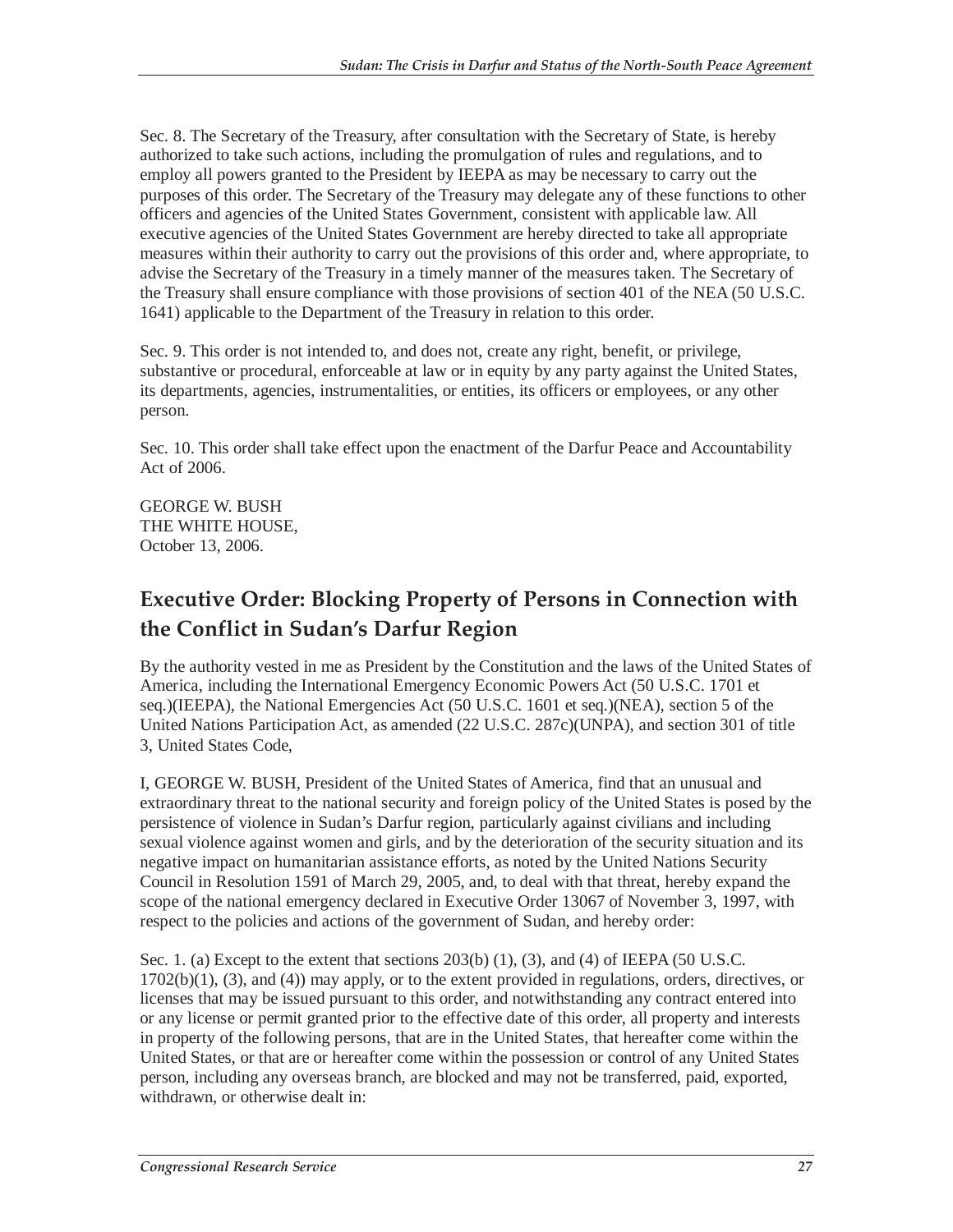(I) the persons listed in the Annex to this order; and

(ii) any person determined by the Secretary of the Treasury, after consultation with the Secretary of State:

(A) to have constituted a threat to the peace process in Darfur;

(B) to have constituted a threat to stability in Darfur and the region;

(C) to be responsible for conduct related to the conflict in Darfur that violates international law;

(D) to be responsible for heinous conduct with respect to human life or limb related to the conflict in Darfur;

(E) to have directly or indirectly supplied, sold, or transferred arms or any related materiel, or any assistance, advice, or training related to military activities to:

(1) the government of Sudan;

- (2) the Sudan Liberation Movement/Army;
- (3) the Justice and Equality Movement;
- (4) the Janjaweed; or

(5) any person (other than a person listed in subparagraph  $(E)(1)$  through  $(E)(4)$  above) operating in the states of North Darfur, South Darfur, or West Darfur that is a belligerent, a nongovernmental entity, or an individual;

(F) to be responsible for offensive military overflights in and over the Darfur region;

(G) to have materially assisted, sponsored, or provided financial, materiel, or technological support for, or goods or services in support of, the activities described in paragraph (a)(ii)(A) through (F) of this section or any person listed in or designated pursuant to this order; or

(H) to be owned or controlled by, or acting or purporting to act for or on behalf of, directly or indirectly, any person listed in or designated pursuant to this order.

(b) I hereby determine that, to the extent section  $203(b)(2)$  of IEEPA (50 U.S.C. 1702(b)(2)) may apply, the making of donations of the type of articles specified in such section by, to, or for the benefit of any person listed in or designated pursuant to this order would seriously impair my ability to deal with the national emergency declared in Executive Order 13067 and expanded in this order, and I hereby prohibit such donations as provided by paragraph (a) of this section.

(c) The prohibitions of paragraph (a) of this section include, but are not limited to, (I) the making of any contribution or provision of funds, goods, or services by, to, or for the benefit of any person listed in or designated pursuant to this order, and (ii) the receipt of any contribution or provision of funds, goods, or services from any such person.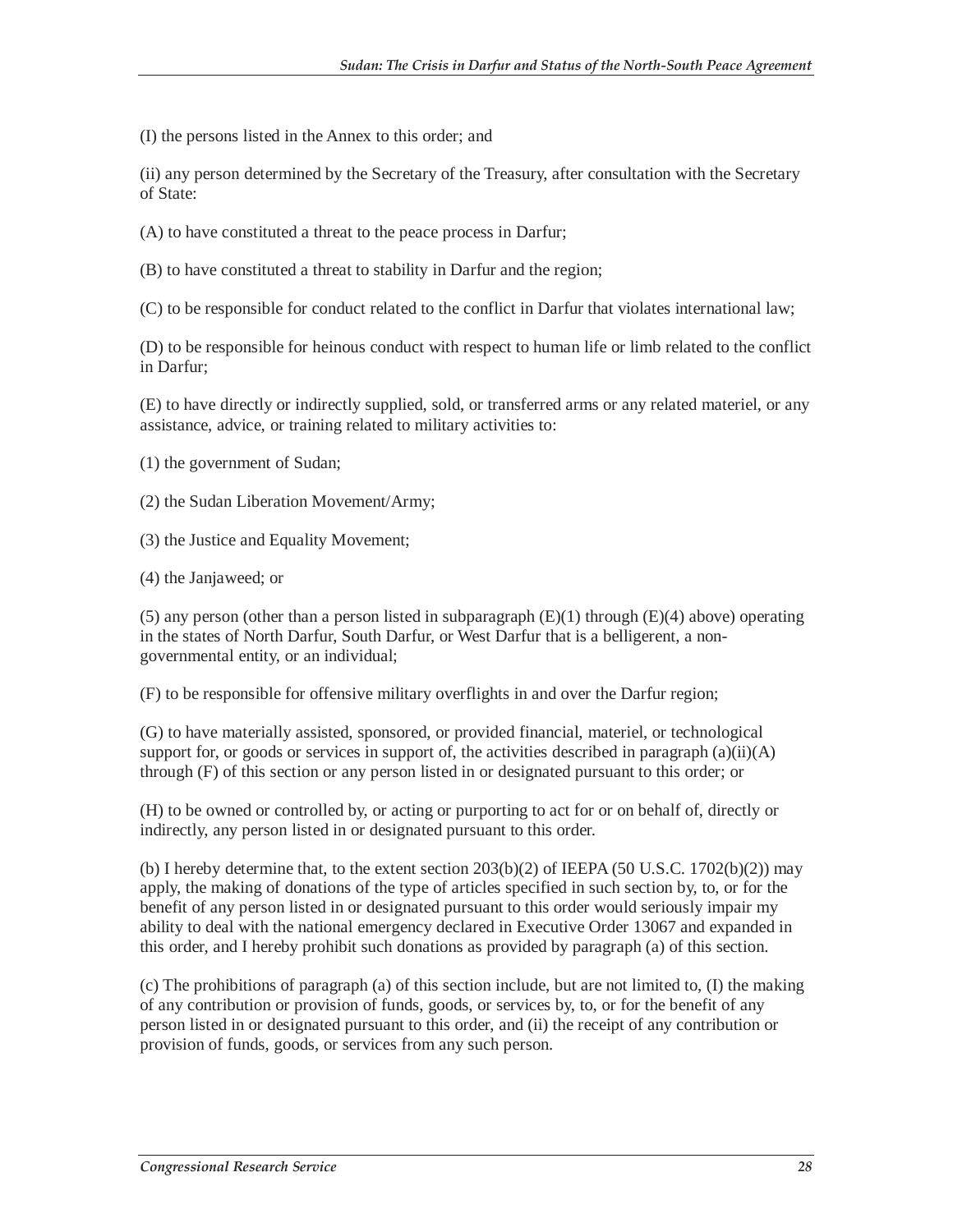Sec. 2. (a) Any transaction by a United States person or within the United States that evades or avoids, has the purpose of evading or avoiding, or attempts to violate any of the prohibitions set forth in this order is prohibited.

(b) Any conspiracy formed to violate any of the prohibitions set forth in this order is prohibited.

Sec. 3. For the purposes of this order:

(a) the term "person" means an individual or entity;

(b) the term "entity" means a partnership, association, trust, joint venture, corporation, group, subgroup, or other organization;

(c) the term "United States person" means any United States citizen, permanent resident alien, entity organized under the laws of the United States or any jurisdiction within the United States (including foreign branches), or any person in the United States; and

(d) the term "arms or any related materiel" means arms or related materiel of all types, military aircraft, and equipment, but excludes:

(I) supplies and technical assistance, including training, intended solely for use in authorized monitoring, verification, or peace support operations, including such operations led by regional organizations;

(ii) supplies of non-lethal military equipment intended solely for humanitarian use, human rights monitoring use, or protective use, and related technical assistance, including training;

(iii) supplies of protective clothing, including flak jackets and military helmets, for use by United Nations personnel, representatives of the media, and humanitarian and development workers and associated personnel, for their personal use only;

(iv) assistance and supplies provided in support of implementation of the Comprehensive Peace Agreement signed January 9, 2005, by the government of Sudan and the People's Liberation Movement/Army; and

(v) other movements of military equipment and supplies into the Darfur region by the United States or that are permitted by a rule or decision of the Secretary of State, after consultation with the Secretary of the Treasury.

Sec. 4. For those persons listed in or designated pursuant to this order who might have a constitutional presence in the United States, I find that because of the ability to transfer funds or other assets instantaneously, prior notice to such persons of measures to be taken pursuant to this order would render these measures ineffectual. I therefore determine that, for these measures to be effective in addressing the national emergency declared in Executive Order 13067 and expanded by this order, there need be no prior notice of a listing or determination made pursuant to section 1 of this order.

Sec. 5. The Secretary of the Treasury, after consultation with the Secretary of State, is hereby authorized to take such actions, including the promulgation of rules and regulations, and to employ all powers granted to the President by IEEPA and UNPA as may be necessary to carry out the purposes of this order. The Secretary of the Treasury may delegate any of these functions to